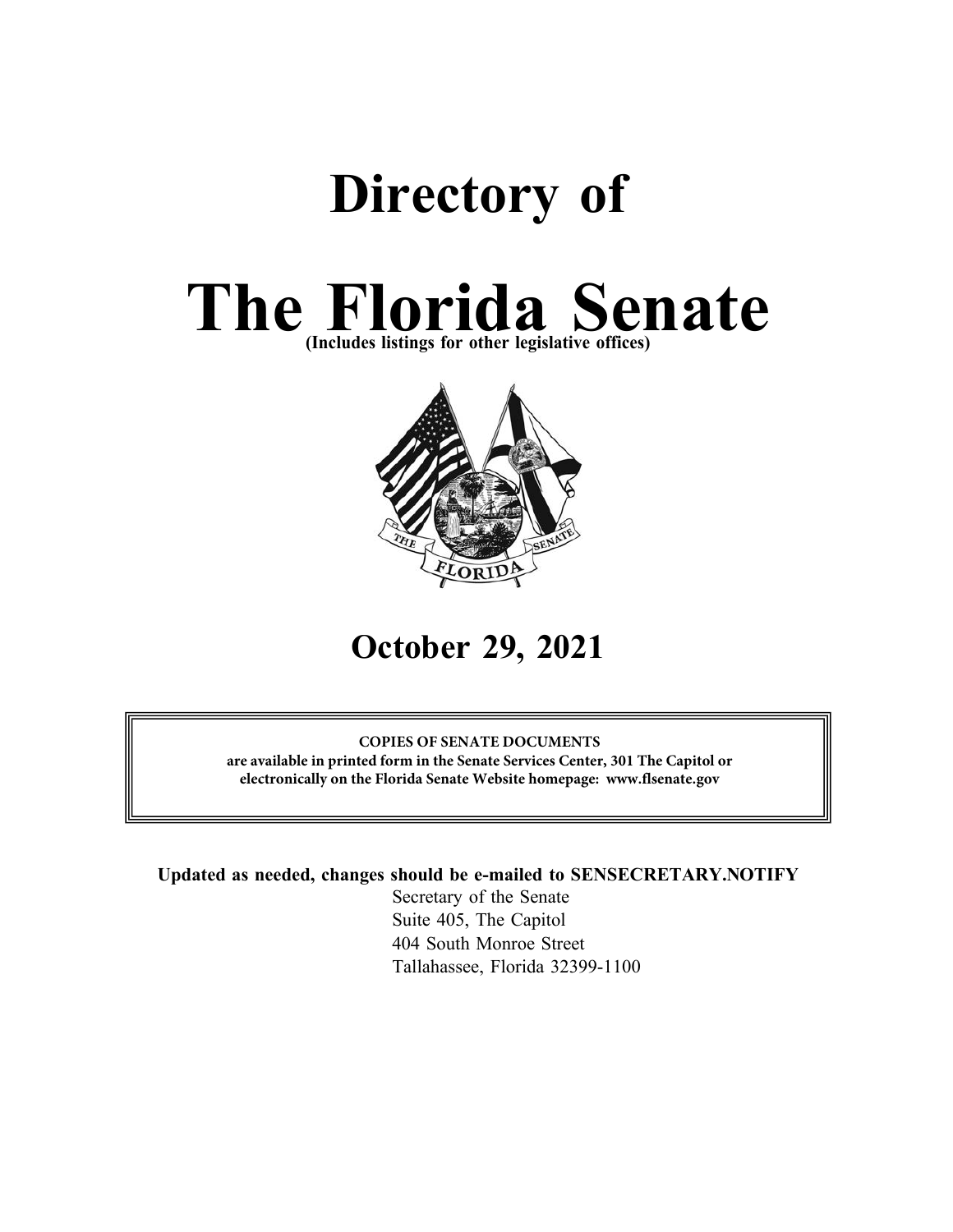### **SENATE OFFICES AND PROFESSIONAL STAFF President**

| President<br>President: Senator Wilton Simpson                                                                                                                                                                                                                                                                                                                                                                                                                                                                                                                                                                                                                   |                         |
|------------------------------------------------------------------------------------------------------------------------------------------------------------------------------------------------------------------------------------------------------------------------------------------------------------------------------------------------------------------------------------------------------------------------------------------------------------------------------------------------------------------------------------------------------------------------------------------------------------------------------------------------------------------|-------------------------|
|                                                                                                                                                                                                                                                                                                                                                                                                                                                                                                                                                                                                                                                                  |                         |
| Chief of Staff: Kathy Mears<br>Deputy Chief of Staff: Tom Yeatman<br>Deputy Chief of Staff for Communications: Katie Betta<br>Deputy Chief of Staff for Operations: Reynold Meyer<br>Senior Policy Advisor for Banking and Insurance: Christie Letarte<br>Senior Policy Advisor for Economic Affairs: Andrew Mackintosh<br>Senior Policy Advisor for Education: Kathy Mizereck<br>Senior Policy Advisor for Healthcare: Allie Cleary<br>Policy Advisor and Legislative Appointments: Lina Rojas<br>Policy Advisor: Brooks Timmons<br>Scheduler and Office Manager: Megan Ramba<br>District Staff Coordinator: Jacqueline Peters<br>Receptionist: Samuel Williams | Senate VOIP 5229        |
| <b>President Pro Tempore</b><br>President Pro Tempore: Senator Aaron Bean                                                                                                                                                                                                                                                                                                                                                                                                                                                                                                                                                                                        | <b>Senate VOIP 5004</b> |
| <b>General Counsel</b><br>General Counsel: Jeremiah Hawkes<br>Deputy General Counsel: Justin Tamayo<br>Public Records Manager: Michelle Perez<br>Administrative Assistant: Michelle Zaleski                                                                                                                                                                                                                                                                                                                                                                                                                                                                      | Senate VOIP 5237        |
| <b>Republican Office</b><br>Majority (Republican) Leader: Senator Debbie Mayfield<br><b>Staff Director: Ronnie Whitaker</b><br>Legislative Analysts: Austin Kernan, Kim Bertron and Jeremy Hudak<br>Legislative Research Assistant: Jessica Hunter<br>Press Secretary: Kinley Morgan<br><b>Administrative Assistant: Abby Swatts</b>                                                                                                                                                                                                                                                                                                                             | Senate VOIP 5184        |
| <b>Democratic Office</b><br>Minority (Democratic) Leader: Senator Lauren Book<br>Minority (Democratic) Leader Pro Tempore: Senator Bobby Powell<br>Staff Director: Margarita Gerson<br>Deputy Staff Director: Cathy Schroeder<br><b>Attorney: Matletha Bennette</b><br>Legislative Analysts: Nikema St. Fleur, Margaret Thomas and John M. Toman<br>Communications Specialist: Kristian Diaz<br>Administrative Assistant: Joyce Randall                                                                                                                                                                                                                          | Senate VOIP 5833        |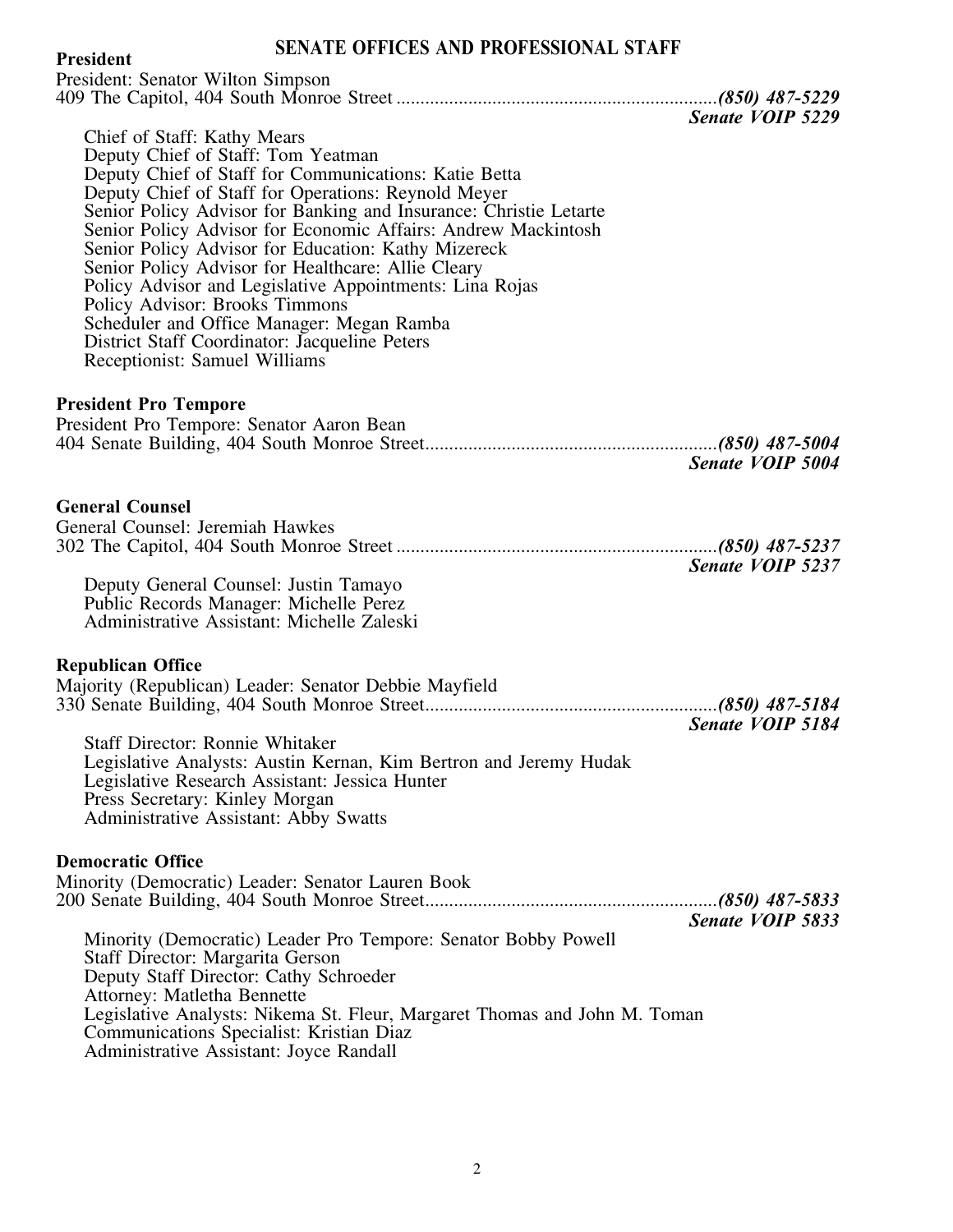### **Secretary of the Senate**

| Secretary of the Senate: Debbie Brown                                                                                                                | Senate VOIP 5270        |
|------------------------------------------------------------------------------------------------------------------------------------------------------|-------------------------|
|                                                                                                                                                      |                         |
| 310 The Capitol, 404 South Monroe Street, James Rhea                                                                                                 | <b>Senate VOIP 5312</b> |
|                                                                                                                                                      |                         |
| 405 The Capitol, Gary McKenzie, Robert Keith and Patrick Pinkerton Senate VOIP 5267                                                                  |                         |
| 305 The Capitol, Lucy Carter                                                                                                                         | Senate VOIP 5270        |
|                                                                                                                                                      |                         |
| 310 The Capitol, Shasta W. Kruse                                                                                                                     | Senate VOIP 5270        |
|                                                                                                                                                      |                         |
| 301 The Capitol, Travis Spiers                                                                                                                       | Senate VOIP 5915        |
|                                                                                                                                                      |                         |
| 32 Senate Building                                                                                                                                   | Senate VOIP 5256        |
| Deputy Chief Information Officer: Debbie Edwards<br>Information Systems Project Administrator: Brian Stanton                                         | Senate VOIP 5111        |
| <b>Senate Administration</b>                                                                                                                         |                         |
| Director: Traci Jones                                                                                                                                |                         |
|                                                                                                                                                      |                         |
| Deputy Director: Audrey Mathews                                                                                                                      | Senate VOIP 5636        |
| <b>Multimedia Communications and Instructional Design</b><br>Communications Design and Development Manager: Marty Holland<br><b>Senate VOIP 5922</b> |                         |
| <b>Sergeant at Arms</b>                                                                                                                              |                         |
| Sergeant at Arms: Damien Kelly                                                                                                                       |                         |
|                                                                                                                                                      |                         |
| Deputy Sergeant at Arms: Zane Harrell and Dustin Morgan                                                                                              | Senate VOIP 5224        |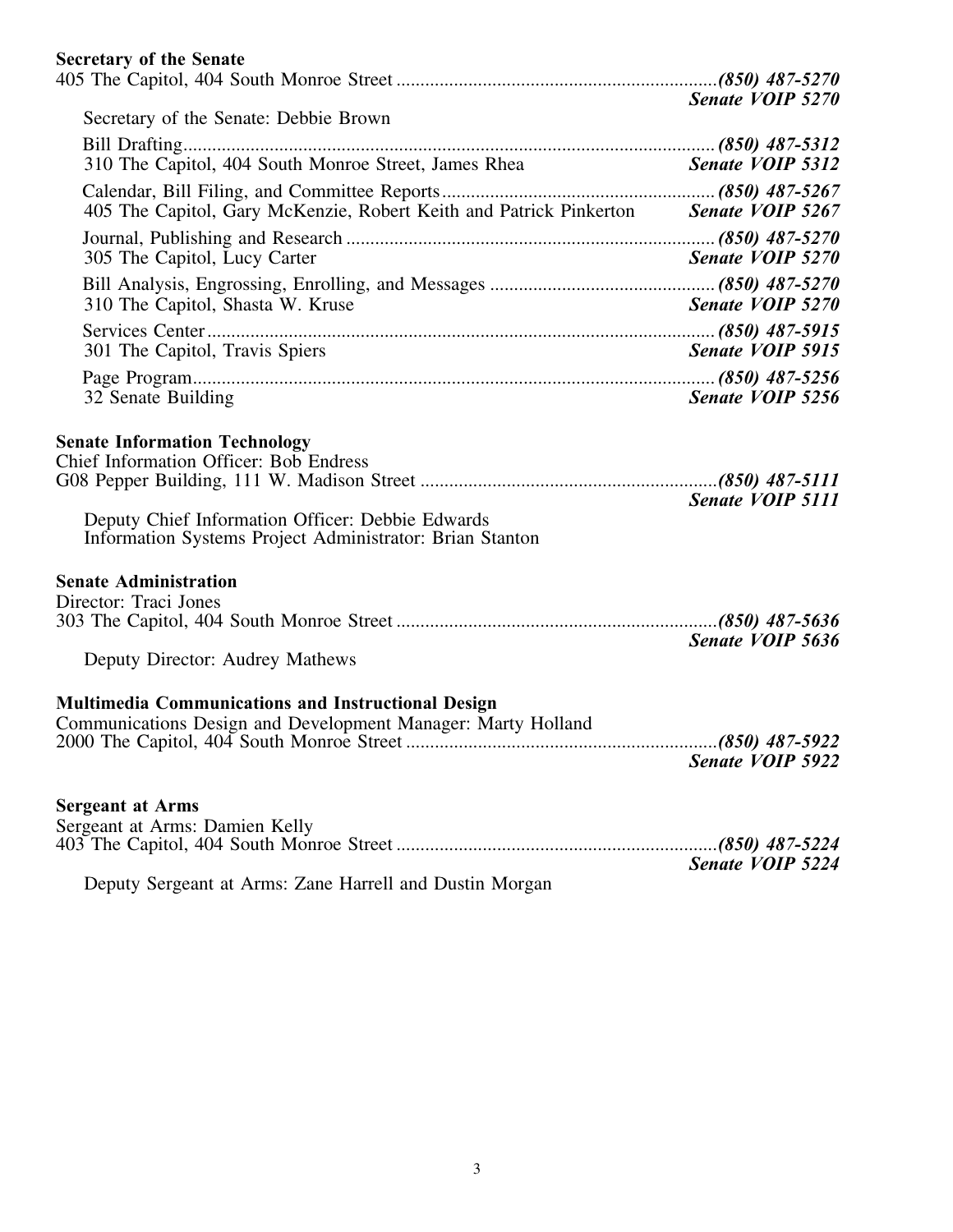### **DIRECTORY THE FLORIDA SENATE**

**ALBRITTON, Ben (R)** 26th District

*(863) 534-0073 Senate VOIP 42600 albritton.ben.web@flsenate.gov* 150 North Central Avenue Bartow, FL 33830

Asst.: Karen Whaley

*(941) 575-5717* 410 Taylor Street, Suite 106 Punta Gorda, FL 33950

Asst.: Jae Williams

Senator **District Office** Tallahassee Office

*(850) 487-5026 Senate VOIP 5026* 314 Senate Building 404 South Monroe Street Tallahassee, FL 32399-1100

Asst.: John Hinchee and Andrew Liebert

Committees: Appropriations Subcommittee on Agriculture, Environment, and General Government, Chair; Appropriations; Children, Families, and Elder Affairs; Environment and Natural Resources; Health Policy; Regulated Industries; Rules; and *Joint Administrative Procedures Committee, Alternating Chair*

**AUSLEY, Loranne (D)** 3rd District

*(850) 627-0474 Senate VOIP 40320 ausley.loranne.web@flsenate.gov* 20 East Washington Street Suite D Quincy, FL 32351

*(850) 487-5003 Senate VOIP 5003 FAX (850) 487-5086* 202 Senate Building 404 South Monroe Street Tallahassee, FL 32399-1100

Asst.: Austin Belet, Melissa Durham and Asst.: Leisa Wiseman Jerome Maples

Committees: Agriculture; Appropriations Subcommittee on Agriculture, Environment, and General Government; Appropriations Subcommittee on Transportation, Tourism, and Economic Development; Environment and Natural Resources; and *Joint Administrative Procedures Committee*

**BAXLEY, Dennis (R)** 12th District *(352) 750-3133 Senate VOIP 41200 baxley.dennis.web@flsenate.gov* 206 South Hwy 27/441 Lady Lake, FL 32159 Asst.: Matthew McClain *(352) 789-6720* 315 SE 25th Avenue Ocala, FL 34471 Asst.: Sharon Nehring *(850) 487-5012 Senate VOIP 5012* 412 Senate Building 404 South Monroe Street Tallahassee, FL 32399-1100 Asst.: Debbie Dennis

Committees: Ethics and Elections, Chair; Appropriations; Appropriations Subcommittee on Criminal and Civil Justice; Community Affairs; Criminal Justice; Health Policy; Judiciary; Rules; and *Joint Legislative Auditing Committee, Alternating Chair*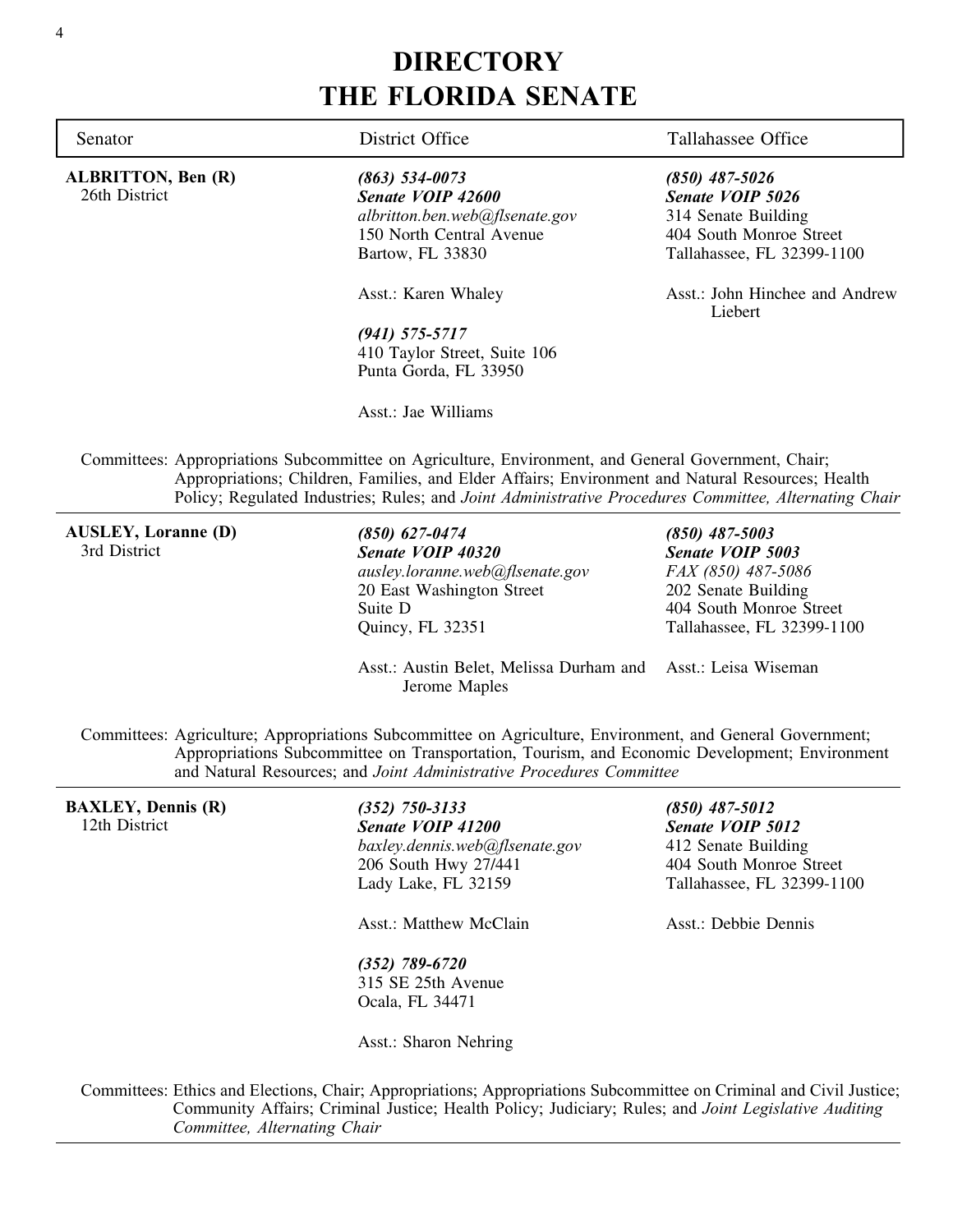**BEAN, Aaron (R) President Pro Tempore** 4th District

*(904) 757-5039 Senate VOIP 40400 FAX (888) 263-1578 bean.aaron.web@flsenate.gov* Duval Station 13453 North Main Street Suite 301 Jacksonville, FL 32218

Asst.: Dee Alexander, Chad Corcoran, Chesten Goodman and Henry Mahler

By Appointment Only Please call (904) 757-5039 Fernandina Beach, FL

Committees: Appropriations Subcommittee on Health and Human Services, Chair; Appropriations, Vice Chair; Environment and Natural Resources; Health Policy; Reapportionment; Rules; Select Subcommittee on Congressional Reapportionment; and *Joint Legislative Budget Commission*

**BERMAN, Lori (D)** 31st District

*(561) 292-6014 Senate VOIP 43100 FAX (888) 284-6491 berman.lori.web@flsenate.gov* 2300 High Ridge Road Suite 161 Boynton Beach, FL 33426

Asst.: Daniel Delagrange, Evelyn DuPlecy and Abby Ross

*(850) 487-5031 Senate VOIP 5031* 218 Senate Building 404 South Monroe Street Tallahassee, FL 32399-1100

Committees: Appropriations Subcommittee on Agriculture, Environment, and General Government; Education; Ethics and Elections; Finance and Tax; and Transportation

**BOOK, Lauren (D) Minority (Democratic) Leader** 32nd District

*(954) 424-6674 Senate VOIP 43200 book.lauren.web@flsenate.gov* 967 Nob Hill Road Plantation, FL 33324

Asst.: Zoraida Druckman, Angel Gonzalez and Sean LeHockey

*(850) 487-5032 Senate VOIP 5032* 228 Senate Building 404 South Monroe Street Tallahassee, FL 32399-1100

Committees: Children, Families, and Elder Affairs, Vice Chair; Regulated Industries, Vice Chair; Appropriations; Appropriations Subcommittee on Health and Human Services; Health Policy; Rules; and *Joint Legislative Budget Commission*

Senator District Office Tallahassee Office

*(850) 487-5004 Senate VOIP 5004 FAX (850) 410-4805* 404 Senate Building 404 South Monroe Street Tallahassee, FL 32399-1100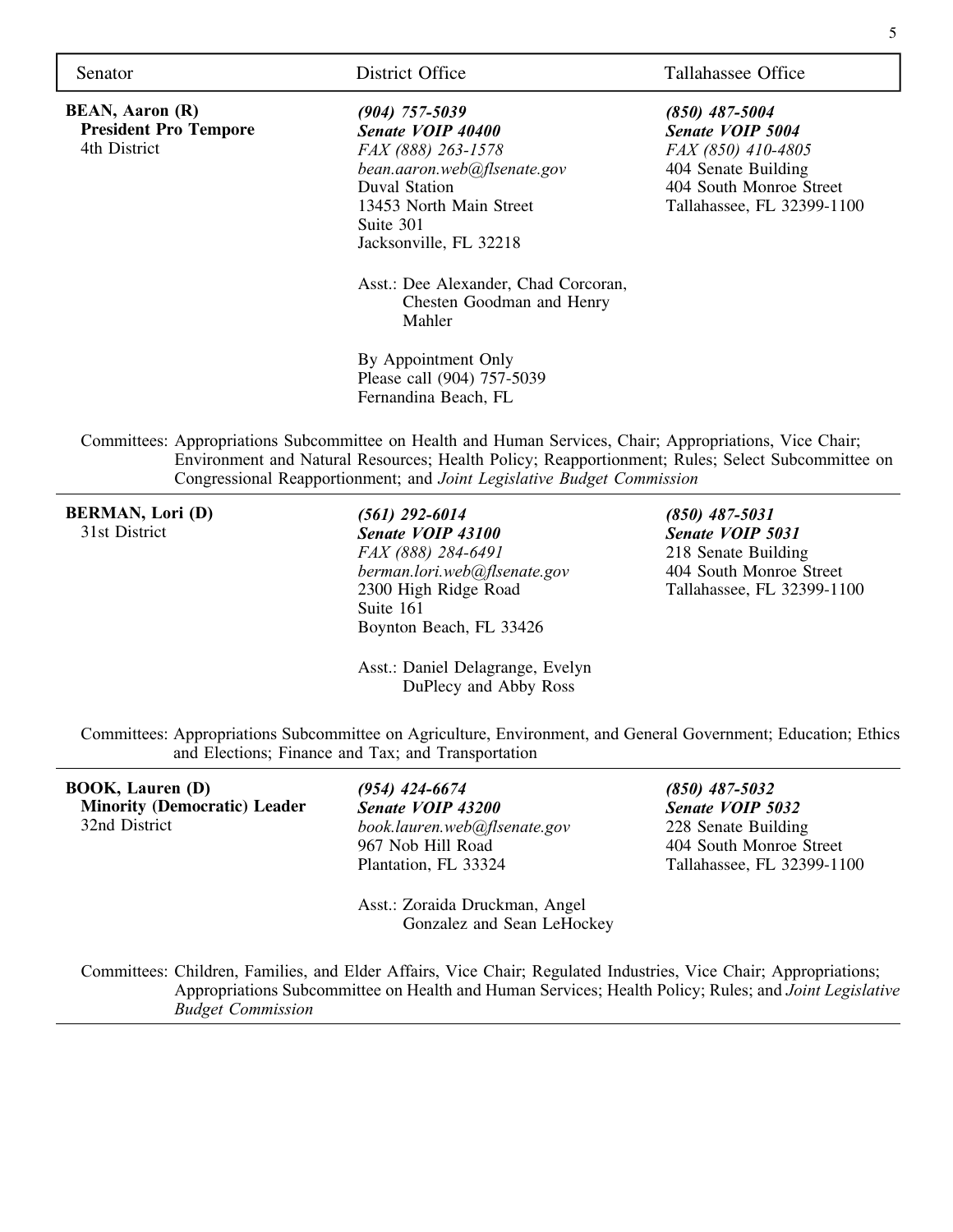**BOYD, Jim (R)** 21st District

*(941) 742-6445 Senate VOIP 42100 boyd.jim.web@flsenate.gov* 717 Manatee Avenue West Suite 100 Bradenton, FL 34205

### Senator District Office Tallahassee Office

*(850) 487-5021 Senate VOIP 5021* 312 Senate Building 404 South Monroe Street Tallahassee, FL 32399-1100

Asst.: Kathy Galea, Jack Rogers and Amanda Romant

Committees: Banking and Insurance, Chair; Agriculture; Appropriations Subcommittee on Agriculture, Environment, and General Government; Appropriations Subcommittee on Transportation, Tourism, and Economic Development; Judiciary; Rules; and *Joint Legislative Auditing Committee*

### **BRACY, Randolph (D)** 11th District

### *(407) 297-2045 Senate VOIP 41100 FAX (888) 263-3814 bracy.randolph.web@flsenate.gov* 6965 Piazza Grande Avenue Suite 302 Orlando, FL 32835

*(850) 487-5011 Senate VOIP 5011* 213 Senate Building 404 South Monroe Street Tallahassee, FL 32399-1100

Asst.: Christopher Heyward, Alex Redkin and Raven Sansbury

Committees: Appropriations; Appropriations Subcommittee on Criminal and Civil Justice; Ethics and Elections; Reapportionment; Rules; Select Subcommittee on Legislative Reapportionment; and Transportation

**BRADLEY, Jennifer (R)** 5th District

*(904) 278-2085 Senate VOIP 40500 bradley.jennifer.web@flsenate.gov* Kingsley Center 1279 Kingsley Avenue Suite 117 Orange Park, FL 32073

*(850) 487-5005 Senate VOIP 5005 FAX (888) 263-0641* 324 Senate Building 404 South Monroe Street Tallahassee, FL 32399-1100

Asst.: Katelyn Heffley, Mary "M.D." Lee and Tonya Shays

Secy.: Hunter Peeler

*(386) 719-2708* 124 Northwest Madison Street Lake City, FL 32055

Committees: Community Affairs, Chair; Select Subcommittee on Congressional Reapportionment, Chair; Agriculture, Vice Chair; Appropriations Subcommittee on Agriculture, Environment, and General Government; Education; Ethics and Elections; Judiciary; Reapportionment; *Joint Legislative Auditing Committee;* and *Joint Select Committee on Collective Bargaining*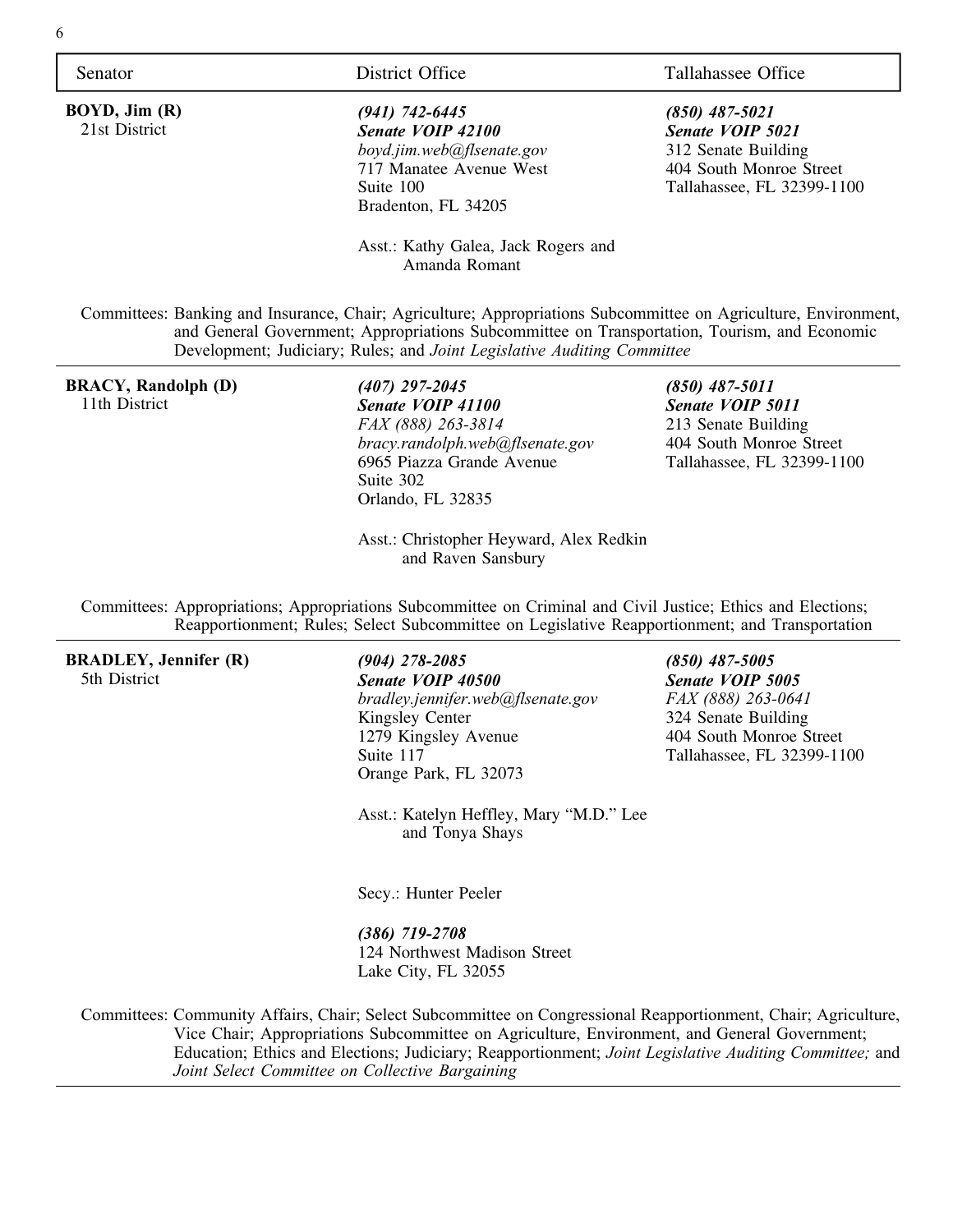**BRANDES, Jeff (R)** 24th District

Spouse: Natalie

*(727) 563-2100 Senate VOIP 42400 brandes.jeff.web@flsenate.gov* 9800 4th Street North Suite 200 St. Petersburg, FL 33702

Asst.: Vanessa Thompson and Lauren Wilson

Senator District Office Tallahassee Office

*(850) 487-5024 Senate VOIP 5024* 414 Senate Building 404 South Monroe Street Tallahassee, FL 32399-1100

Asst.: Zachary Colletti

Committees: Governmental Oversight and Accountability, Chair; Criminal Justice, Vice Chair; Appropriations; Banking and Insurance; and Rules

### **BRODEUR, Jason (R)** 9th District

*(407) 333-1802 Senate VOIP 40900 brodeur.jason.web@flsenate.gov* 922 Williston Park Point Suite 1300 Lake Mary, FL 32746

*(850) 487-5009 Senate VOIP 5009* 311 Senate Building 404 South Monroe Street Tallahassee, FL 32399-1100

*(850) 487-5001 Senate VOIP 5001* 418 Senate Building 404 South Monroe Street Tallahassee, FL 32399-1100

Asst.: Zack Brodersen and Robbie Vogan

Secy.: Victoria Mohebpour

Committees: Environment and Natural Resources, Chair; Health Policy, Vice Chair; Appropriations Subcommittee on Agriculture, Environment, and General Government; Appropriations Subcommittee on Health and Human Services; Children, Families, and Elder Affairs; Community Affairs; and *Joint Administrative Procedures Committee*

**BROXSON, Doug (R)** 1st District

Spouse: Mary

*(850) 595-1036 Senate VOIP 40100 broxson.doug.web@flsenate.gov* 418 West Garden Street Room 403 Pensacola, FL 32502

Asst.: Hal George and Janice Gilley

Secy.: Victoria Bell

Committees: Appropriations Subcommittee on Education, Chair; Banking and Insurance, Vice Chair; Reapportionment, Vice Chair; Appropriations; Education; Ethics and Elections; Judiciary; and *Joint Committee on Public Counsel Oversight*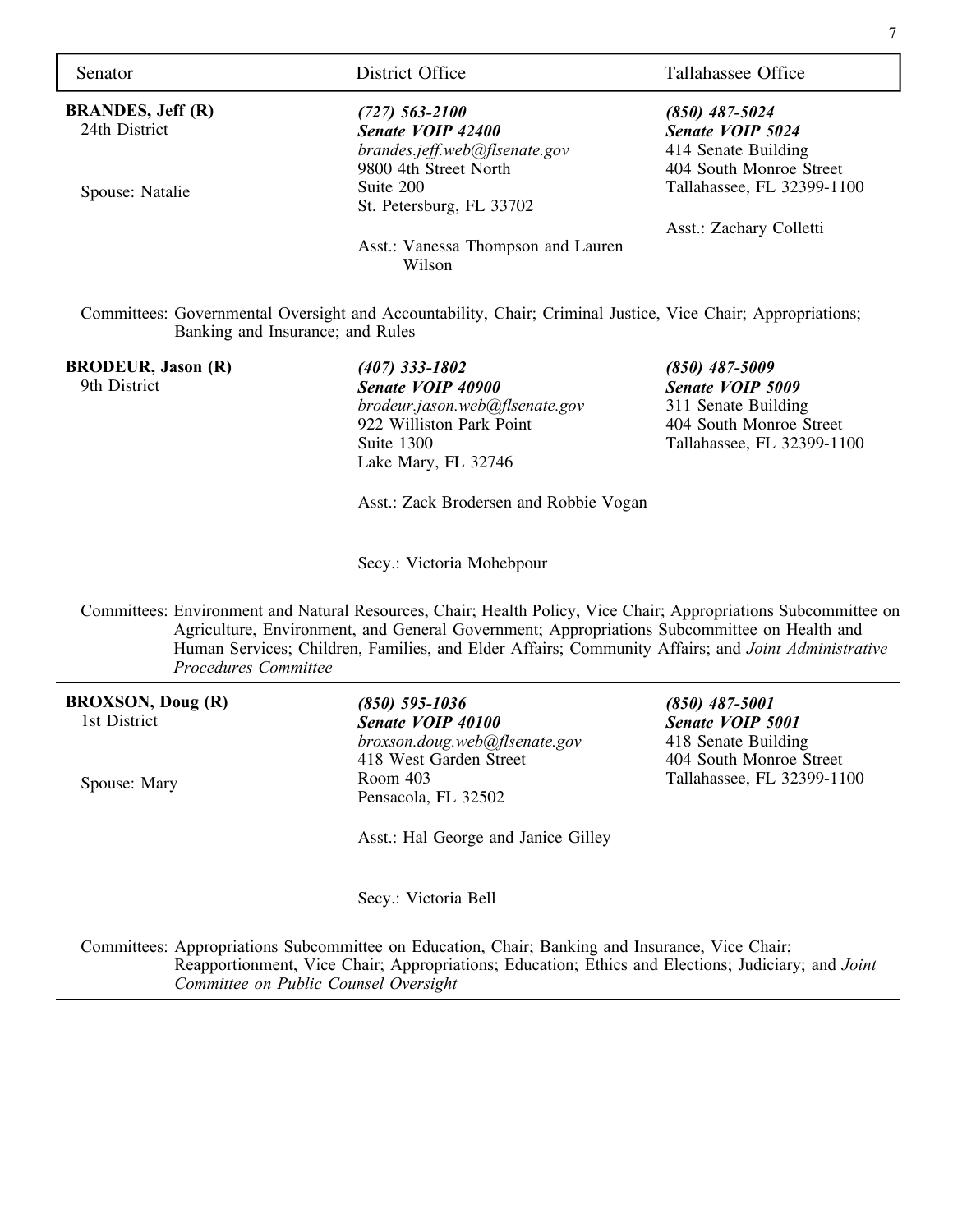8

**BURGESS, Danny (R)** 20th District

*(813) 779-7059 Senate VOIP 42000 burgess.danny.web@flsenate.gov* 38507 Fifth Avenue Zephyrhills, FL 33542

Asst.: Natalie Brown, Kimberly Simon and Jonathan Till

Senator District Office Tallahassee Office

*(850) 487-5020 Senate VOIP 5020* 308 Senate Building 404 South Monroe Street Tallahassee, FL 32399-1100

Asst.: Alexandra Young

Committees: Judiciary, Chair; Select Subcommittee on Legislative Reapportionment, Chair; Agriculture; Appropriations Subcommittee on Health and Human Services; Banking and Insurance; Criminal Justice; Military and Veterans Affairs, Space, and Domestic Security; Reapportionment; and *Joint Administrative Procedures Committee*

**CRUZ, Janet (D)** 18th District

*(813) 348-1017 Senate VOIP 41800 FAX (888) 263-3681 cruz.janet.web@flsenate.gov* 210A S. MacDill Avenue Tampa, FL 33609

*(850) 487-5018 Senate VOIP 5018* 216 Senate Building 404 South Monroe Street Tallahassee, FL 32399-1100

*(850) 487-5036 Senate VOIP 5036* 306 Senate Building 404 South Monroe Street Tallahassee, FL 32399-1100

Asst.: Jack Anderson and Devin Bleich

Secy.: Zenya Capellan

Committees: Finance and Tax, Vice Chair; Appropriations Subcommittee on Education; Appropriations Subcommittee on Transportation, Tourism, and Economic Development; Community Affairs; Health Policy; Military and Veterans Affairs, Space, and Domestic Security; and *Joint Legislative Auditing Committee*

**DIAZ, Manny, Jr. (R)** 36th District

*(305) 364-3073 Senate VOIP 43600 diaz.manny.web@flsenate.gov* 10001 Northwest 87th Avenue Hialeah Gardens, FL 33016

Asst.: Claudia Farinas and Judith Ruiz

Secy.: Chavely Delgado-Gomez and Keanu Orfano

Committees: Health Policy, Chair; Appropriations Subcommittee on Education, Vice Chair; Appropriations; Appropriations Subcommittee on Health and Human Services; Commerce and Tourism; Education; and

Rules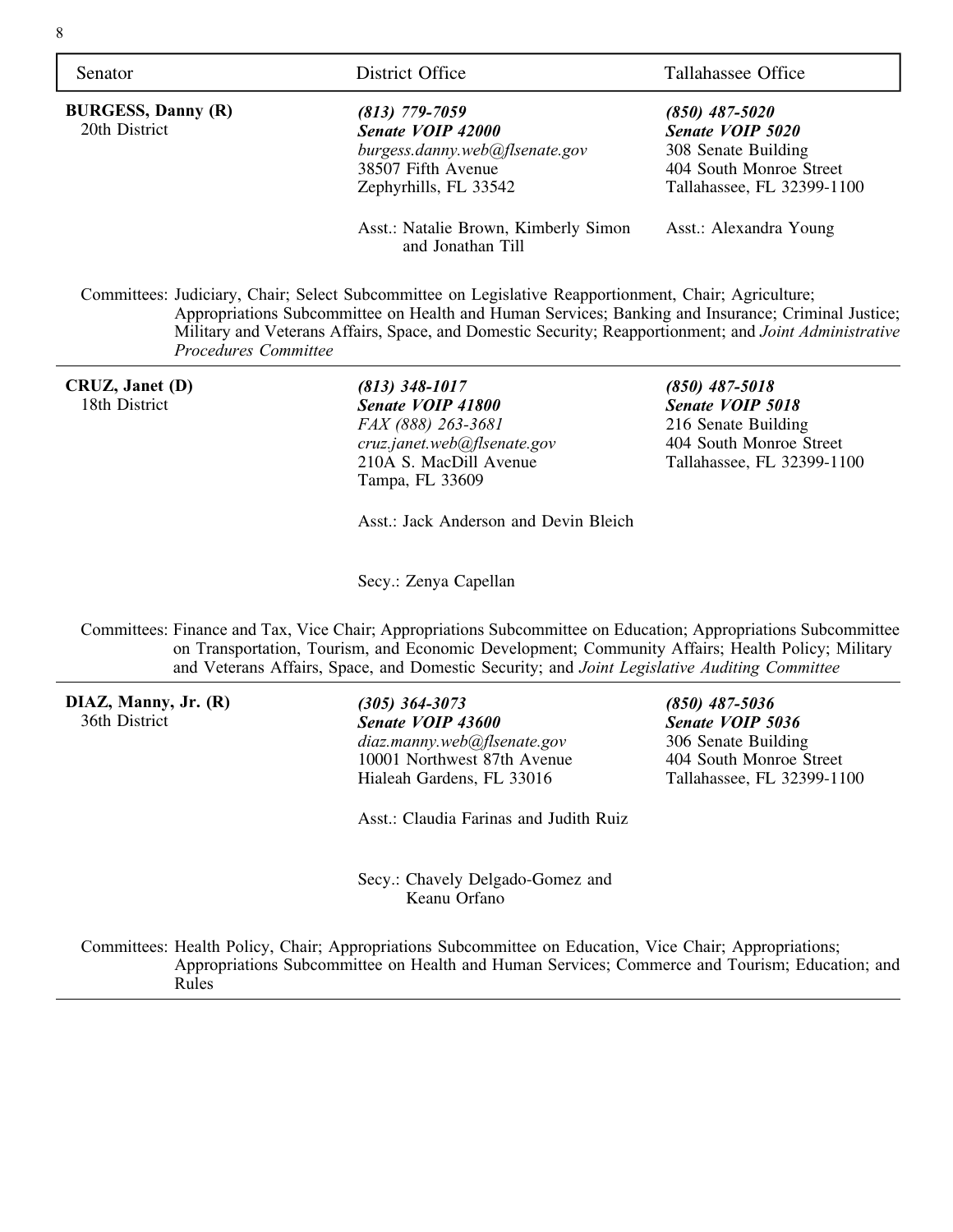| Senator                      | District Office                                                                                                                                  | Tallahassee Office                          |
|------------------------------|--------------------------------------------------------------------------------------------------------------------------------------------------|---------------------------------------------|
| FARMER, Gary M., Jr. (D)     | $(954)$ 467-4227                                                                                                                                 | $(850)$ 487-5034                            |
| 34th District                | Senate VOIP 43400                                                                                                                                | Senate VOIP 5034                            |
|                              | farmer.gary.web@flsenate.gov                                                                                                                     | 224 Senate Building                         |
|                              | <b>Broward College Campus</b>                                                                                                                    | 404 South Monroe Street                     |
|                              | 111 East Las Olas Boulevard                                                                                                                      | Tallahassee, FL 32399-1100                  |
|                              | Suite 913                                                                                                                                        |                                             |
|                              | Fort Lauderdale, FL 33301                                                                                                                        | Asst.: Jacob Flaherty and Matthew<br>Singer |
|                              | Asst.: Diane Diggs-Randolph                                                                                                                      |                                             |
|                              | Committees: Appropriations Subcommittee on Health and Human Services; Community Affairs; Governmental<br>Oversight and Accountability; and Rules |                                             |
| <b>GAINER, George B. (R)</b> | $(850)$ 747-5454                                                                                                                                 | $(850)$ 487-5002                            |

2nd District

*Senate VOIP 40200 gainer.george.web@flsenate.gov* 840 West 11th Street Panama City, FL 32401

*Senate VOIP 5002* 408 Senate Building 404 South Monroe Street Tallahassee, FL 32399-1100

Asst.: Andrea Gainey, Kimberly Rodgers and Tina Sain

Committees: Appropriations Subcommittee on Transportation, Tourism, and Economic Development, Chair; Appropriations; Appropriations Subcommittee on Criminal and Civil Justice; Criminal Justice; Ethics and Elections; and Transportation

**GARCIA, Ileana (R)** 37th District

*(305) 442-6841 Senate VOIP 43700 garcia.ileana.web@flsenate.gov* 2828 Coral Way Suite 208 Miami, FL 33145

Asst.: Mary Davila and Ana del Valle

*(850) 487-5037 Senate VOIP 5037* 326 Senate Building 404 South Monroe Street Tallahassee, FL 32399-1100

Legislative Advisor Jake Felder

Committees: Children, Families, and Elder Affairs, Chair; Community Affairs, Vice Chair; Rules, Vice Chair; Appropriations Subcommittee on Agriculture, Environment, and General Government; Appropriations Subcommittee on Transportation, Tourism, and Economic Development; Commerce and Tourism; Ethics and Elections; and Health Policy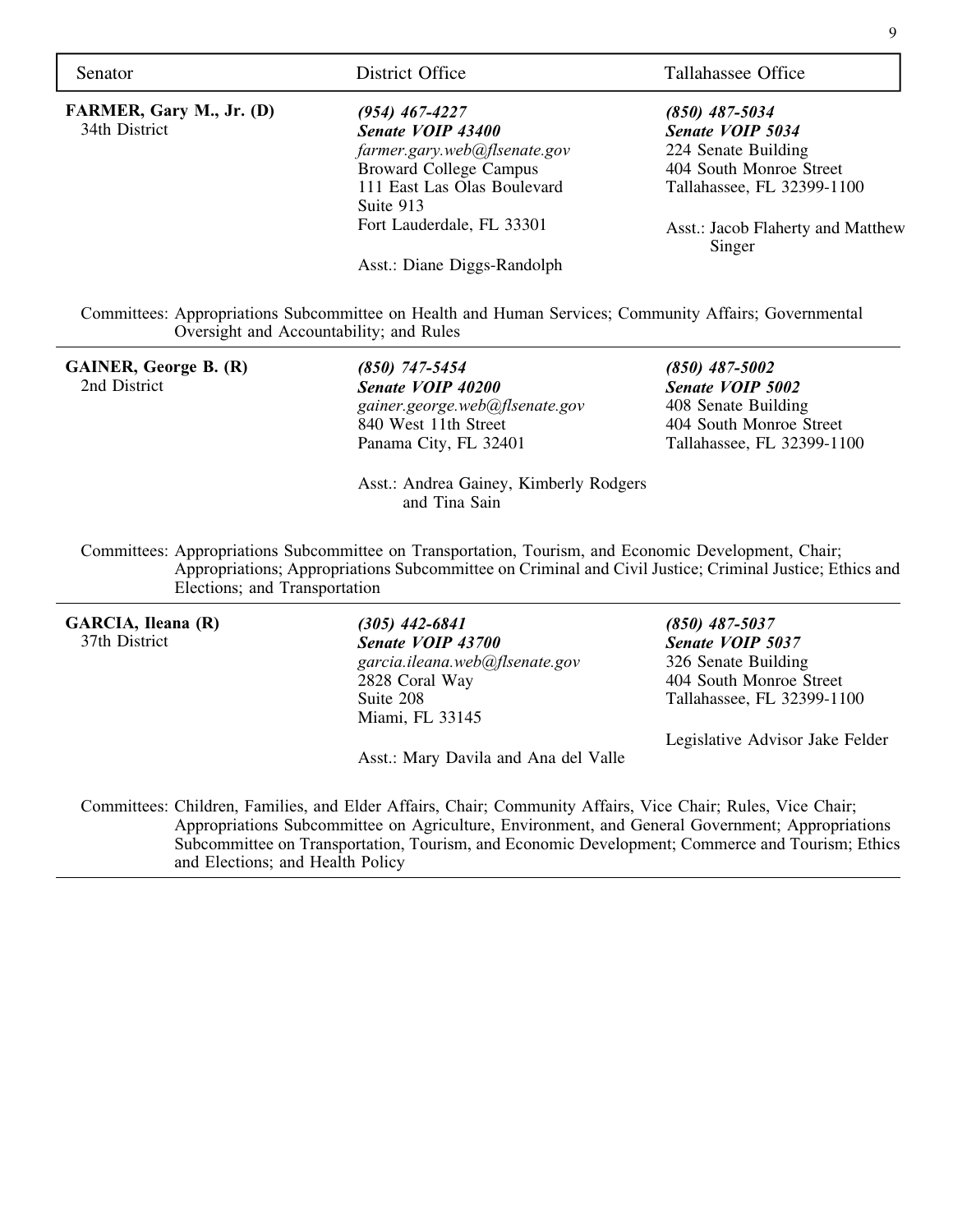**GIBSON, Audrey (D)** 6th District

*(904) 359-2553 Senate VOIP 40600 FAX (888) 263-0015 gibson.audrey.web@flsenate.gov* 101 East Union Street Suite 104 Jacksonville, FL 32202

Asst.: Farisha Hamid and Teresa Williams-Elam

Senator District Office Tallahassee Office

*(850) 487-5006 Senate VOIP 5006* 410 Senate Building 404 South Monroe Street Tallahassee, FL 32399-1100

Asst.: Sherese Gainous

Committees: Judiciary, Vice Chair; Appropriations; Appropriations Subcommittee on Education; Appropriations Subcommittee on Transportation, Tourism, and Economic Development; Military and Veterans Affairs, Space, and Domestic Security; Reapportionment; Rules; Select Subcommittee on Legislative Reapportionment; and *Joint Legislative Budget Commission*

### **GRUTERS, Joe (R)** 23rd District

*(941) 378-6309 Senate VOIP 42300 gruters.joe.web@flsenate.gov* 381 Interstate Boulevard Sarasota, FL 34240

*(850) 487-5023 Senate VOIP 5023* 316 Senate Building 404 South Monroe Street Tallahassee, FL 32399-1100

Asst.: Victoria Brill, Hunter Flack and GeeDee Kerr

Committees: Education, Chair; Governmental Oversight and Accountability, Vice Chair; Appropriations Subcommittee on Education; Banking and Insurance; Commerce and Tourism; Regulated Industries; Rules; and *Joint Select Committee on Collective Bargaining*

### **HARRELL, Gayle (R)** 25th District

*(772) 221-4019 Senate VOIP 42500 FAX (888) 263-7895 harrell.gayle.web@flsenate.gov* 215 SW Federal Highway Suite 203 Stuart, FL 34994

*(850) 487-5025 Senate VOIP 5025* 322 Senate Building 404 South Monroe Street Tallahassee, FL 32399-1100

Asst.: Ann Bolduc, Carrie Lira and Karen Sweeney

Committees: Transportation, Chair; Military and Veterans Affairs, Space, and Domestic Security, Vice Chair; Appropriations Subcommittee on Health and Human Services; Children, Families, and Elder Affairs; Finance and Tax; Reapportionment; and Select Subcommittee on Congressional Reapportionment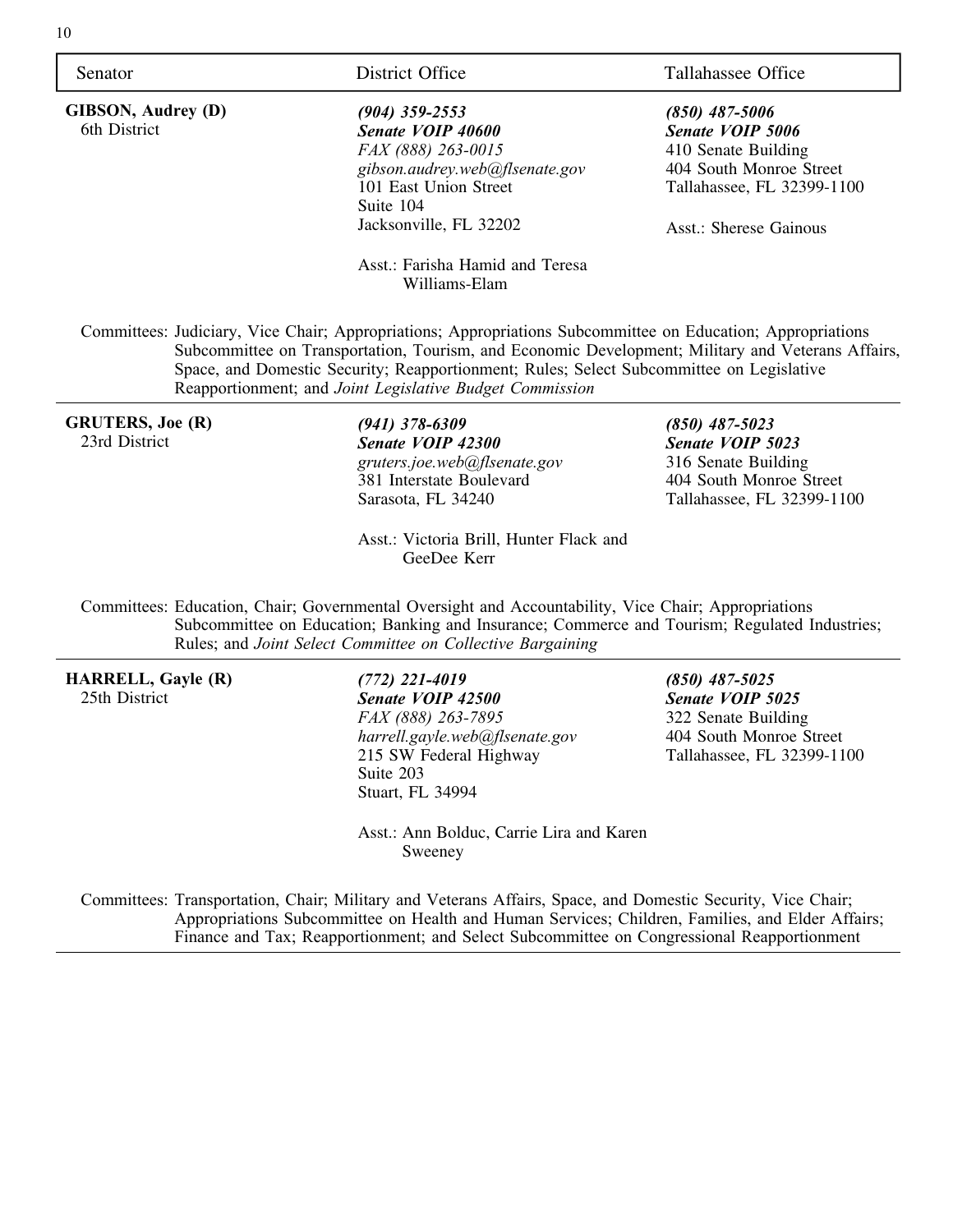**HOOPER, Ed (R)** 16th District

*(727) 771-2102 Senate VOIP 41600 hooper.ed.web@flsenate.gov* 3450 East Lake Road Suite 305 Palm Harbor, FL 34685

Senator District Office Tallahassee Office

*(850) 487-5016 Senate VOIP 5016* 302 Senate Building 404 South Monroe Street Tallahassee, FL 32399-1100

Asst.: Brian Flaherty, Mari Riba and Charles Smith

Committees: Commerce and Tourism, Chair; Appropriations Subcommittee on Transportation, Tourism, and Economic Development, Vice Chair; Appropriations; Community Affairs; Criminal Justice; Finance and Tax; Regulated Industries; and *Joint Committee on Public Counsel Oversight*

**HUTSON, Travis (R)** 7th District

*(386) 446-7610 Senate VOIP 40700 FAX (888) 263-3475 hutson.travis.web@flsenate.gov* 4875 Palm Coast Parkway, NW Suite 5 Palm Coast, FL 32137

Asst.: Hunter Clary, Danielle Curbow and Matthew Kauffmann

*(850) 487-5007 Senate VOIP 5007* 416 Senate Building 404 South Monroe Street Tallahassee, FL 32399-1100

Asst · Katherine Babcock

Committees: Regulated Industries, Chair; Appropriations; Appropriations Subcommittee on Education; Commerce and Tourism; Community Affairs; Education; and Rules

**JONES, Shevrin D. "Shev" (D)** 35th District

*(305) 493-6002 Senate VOIP 43500 jones.shevrin.web@flsenate.gov* 606 NW 183rd Street Miami Gardens, FL 33169

*(850) 487-5035 Senate VOIP 5035* 214 Senate Building 404 South Monroe Street Tallahassee, FL 32399-1100

Asst.: Marina Braynon-Moore and Miles Davis

Secy.: Emily Rodrigues

*(954) 893-5003 Senate VOIP 43510* 1965 South State Road 7 West Park, FL 33023

Committees: Education, Vice Chair; Appropriations Subcommittee on Health and Human Services; Finance and Tax; Health Policy; Transportation; and *Joint Administrative Procedures Committee*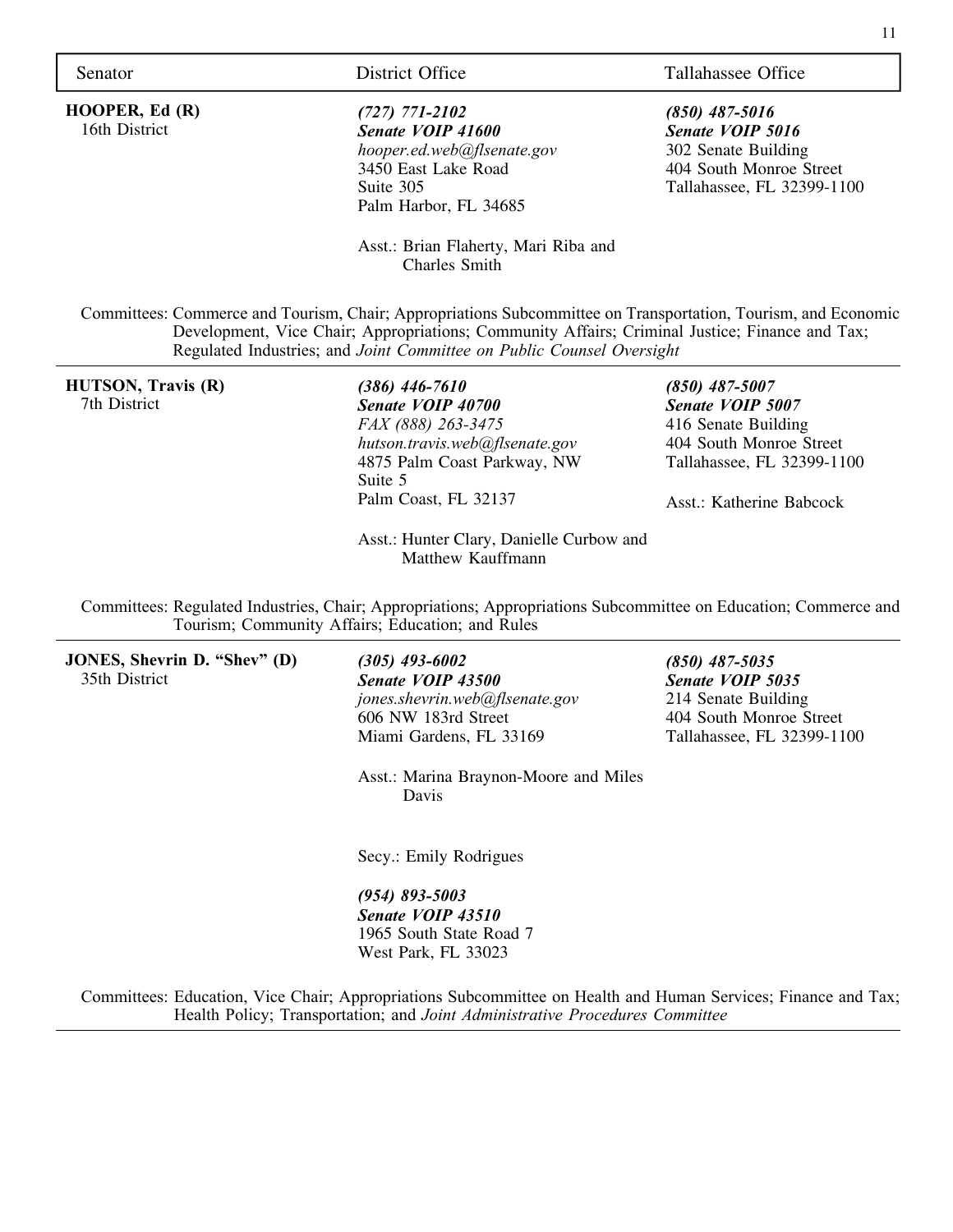**MAYFIELD, Debbie (R) Majority (Republican) Leader** 17th District

*(321) 409-2025 Senate VOIP 41700 FAX (888) 263-3815 mayfield.debbie.web@flsenate.gov* 900 East Strawbridge Avenue Melbourne, FL 32901

Asst.: Kailey Fairchild, Kelli Lane and Karly Smith

*(772) 226-1970* 1801 27th Street Vero Beach, FL 32960

Senator District Office Tallahassee Office

*(850) 487-5017 Senate VOIP 5017* 330 Senate Building 404 South Monroe Street Tallahassee, FL 32399-1100

Committees: Appropriations; Appropriations Subcommittee on Agriculture, Environment, and General Government; Appropriations Subcommittee on Transportation, Tourism, and Economic Development; Governmental Oversight and Accountability; Judiciary; Rules; and *Joint Legislative Budget Commission*

**PASSIDOMO, Kathleen (R)** 28th District

*(239) 417-6205 Senate VOIP 42800 passidomo.kathleen.web@flsenate.gov* 3299 East Tamiami Trail Suite 203 Naples, FL 34112

Asst.: Paul Hayden, Rebecca "Becky" Kokkinos and Sandra Mummert

*(850) 487-5028 Senate VOIP 5028* 400 Senate Building 404 South Monroe Street Tallahassee, FL 32399-1100

Asst.: Sheri Green

*(863) 674-7122* 25 East Hickpoochee Avenue Room J-101 LaBelle, FL 33935

Committees: Rules, Chair; Appropriations; Appropriations Subcommittee on Education; Banking and Insurance; Education; Regulated Industries; and *Joint Legislative Budget Commission*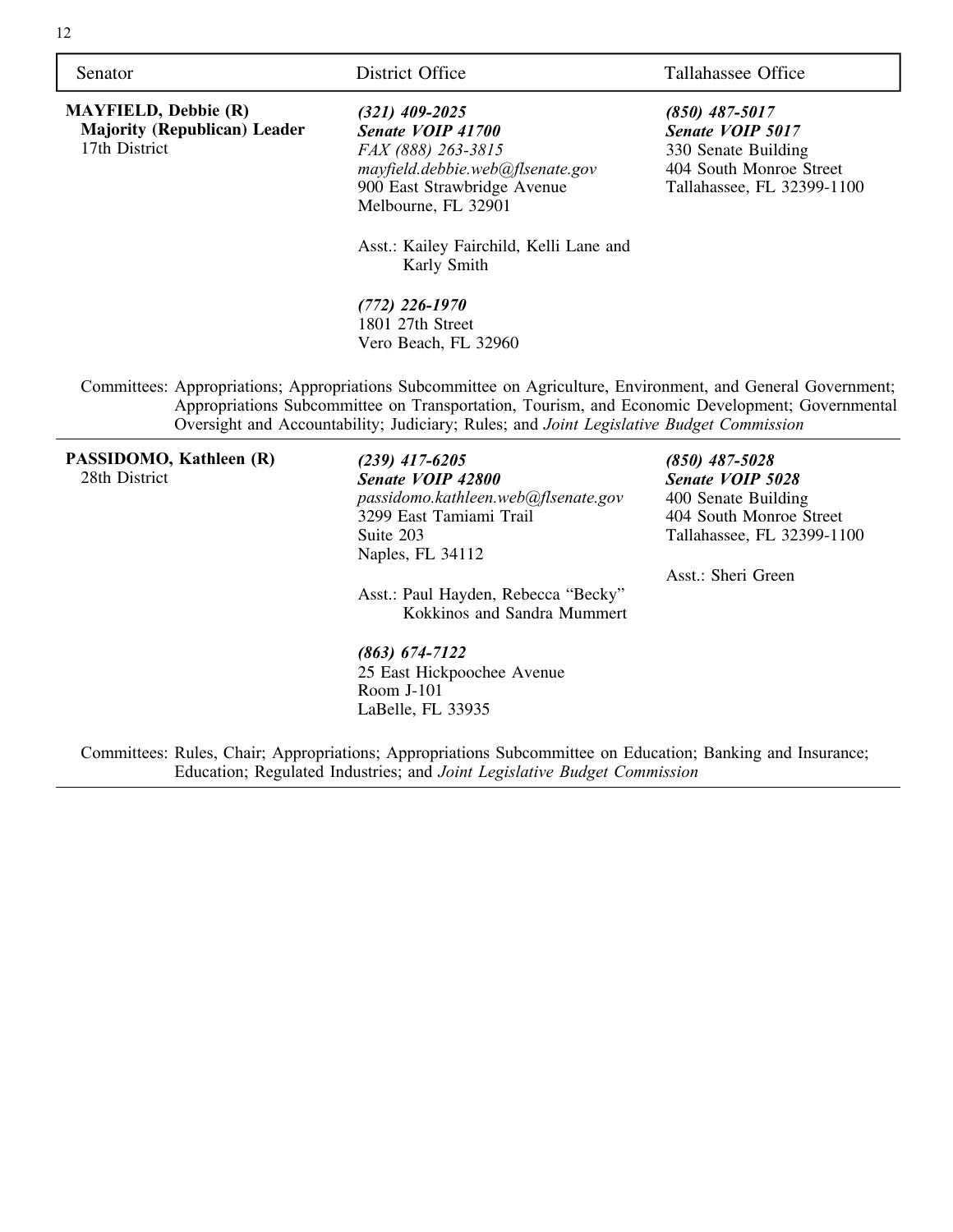| Senator |  |  |
|---------|--|--|
|         |  |  |

**PERRY, Keith (R)** 8th District

### Senator **District Office** Tallahassee Office

### *(352) 264-4040 Senate VOIP 40800 perry.keith.web@flsenate.gov*

2610 NW 43rd Street Suite 2B Gainesville, FL 32606

Asst.: Keenen Vernon

Secy.: Gigi Hernandez

*(352) 732-1249* Marion County Board of Commissioners 115 SE 25th Avenue Ocala, FL 34471

Asst.: Suzanne McGuire

### *Please call (352) 264-4040* By Appointment Only Putnam County Government Complex 2509 Crill Avenue Palatka, FL 32177

Committees: Appropriations Subcommittee on Criminal and Civil Justice, Chair; Transportation, Vice Chair; Agriculture; Appropriations; Appropriations Subcommittee on Transportation, Tourism, and Economic Development; Criminal Justice; and Environment and Natural Resources

**PIZZO, Jason W. B. (D)** 38th District

*(305) 795-1205 Senate VOIP 43800 pizzo.jason.web@flsenate.gov* 5582 N.E. 4th Court Suite 7B Miami, FL 33137

Asst.: Kayla Francis

*(850) 487-5038 Senate VOIP 5038* 405 Senate Building 404 South Monroe Street Tallahassee, FL 32399-1100

Asst.: Teri Cariota

*(850) 487-5008 Senate VOIP 5008* 406 Senate Building 404 South Monroe Street Tallahassee, FL 32399-1100

Asst.: Sarah Katherine Massey

Committees: Criminal Justice, Chair; Appropriations; Appropriations Subcommittee on Criminal and Civil Justice; Commerce and Tourism; and *Joint Committee on Public Counsel Oversight*

**POLSKY, Tina Scott (D)** 29th District

*(561) 443-8170 Senate VOIP 42900 polsky.tina.web@flsenate.gov* 5301 North Federal Highway Suite 135 Boca Raton, FL 33487

*(850) 487-5029 Senate VOIP 5029* 222 Senate Building 404 South Monroe Street Tallahassee, FL 32399-1100

Asst.: Daphne Fernandez, John "JJ" Piskadlo and David Siegel

Committees: Agriculture; Appropriations Subcommittee on Education; Community Affairs; Education; Ethics and Elections; and Judiciary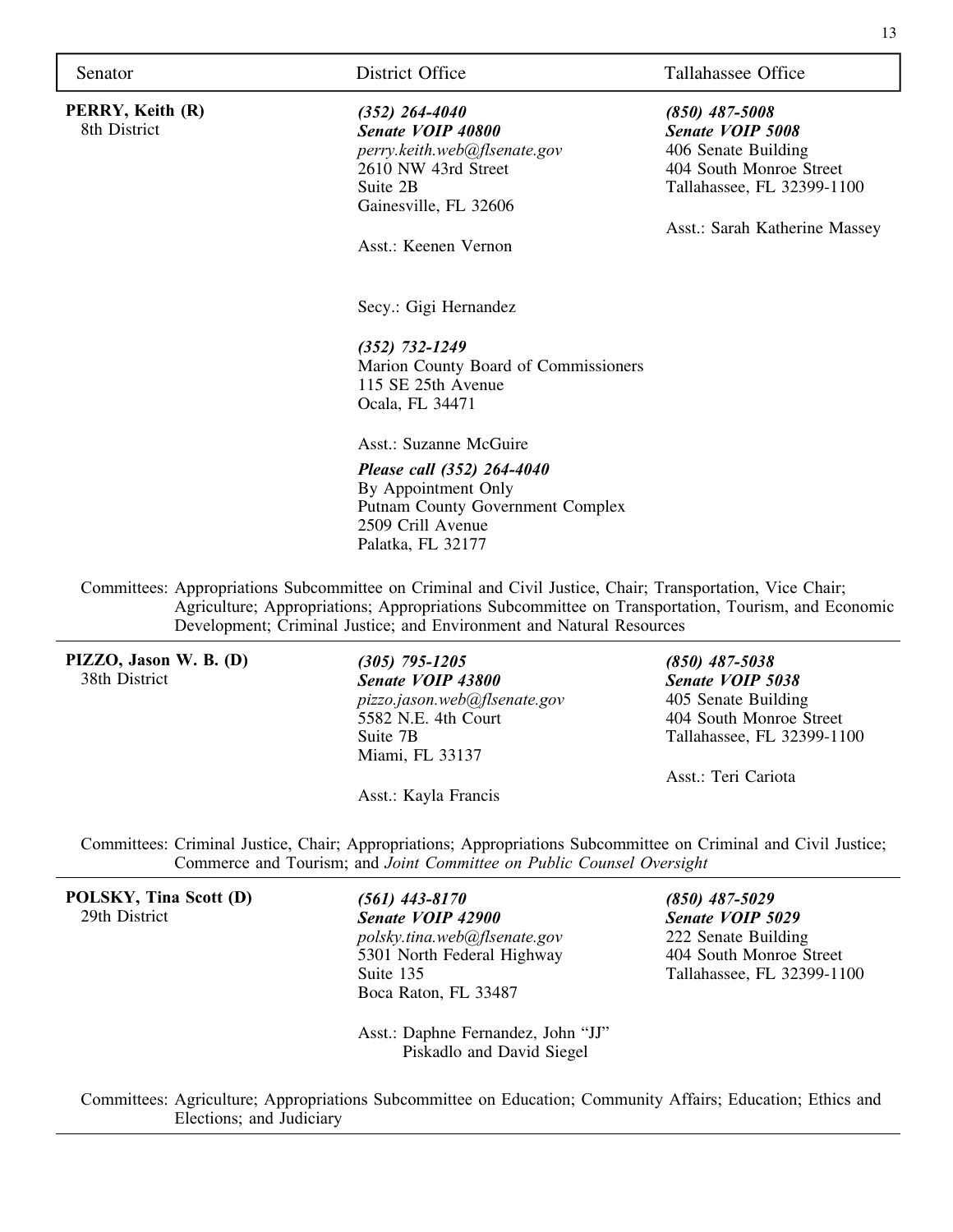| Senator                                                                                                | District Office                                                                                                         | Tallahassee Office                                                                     |
|--------------------------------------------------------------------------------------------------------|-------------------------------------------------------------------------------------------------------------------------|----------------------------------------------------------------------------------------|
| <b>POWELL, Bobby (D)</b><br><b>Minority (Democratic) Leader Pro</b><br><b>Tempore</b><br>30th District | (561) 650-6880<br>Senate VOIP 43000<br>powell.bobby.web@flsenate.gov<br>2715 North Australian Avenue<br>Suite 105       | $(850)$ 487-5030<br>Senate VOIP 5030<br>220 Senate Building<br>404 South Monroe Street |
|                                                                                                        | West Palm Beach, FL 33407                                                                                               | Tallahassee, FL 32399-1100<br>Asst.: Michelle DeMarco                                  |
|                                                                                                        | Asst.: Diane Andre and Kersti Myles                                                                                     |                                                                                        |
| Public Counsel Oversight, Alternating Chair                                                            | Committees: Appropriations; Commerce and Tourism; Criminal Justice; Health Policy; Rules; and <i>Joint Committee on</i> |                                                                                        |

**RODRIGUES, Ray Wesley (R)** 27th District

*(239) 338-2570 Senate VOIP 42700 rodrigues.ray.web@flsenate.gov* 2000 Main Street Suite 401 Fort Myers, FL 33901

*(850) 487-5027 Senate VOIP 5027* 305 Senate Building 404 South Monroe Street Tallahassee, FL 32399-1100

Asst.: Krissy Kulavic and Timothy Morris

Secy.: Alexander Quinones

Committees: Reapportionment, Chair; Appropriations Subcommittee on Agriculture, Environment, and General Government, Vice Chair; Appropriations Subcommittee on Health and Human Services; Banking and Insurance; Finance and Tax; Judiciary; Regulated Industries; *Joint Committee on Public Counsel Oversight;* and *Joint Select Committee on Collective Bargaining, Alternating Chair*

**RODRIGUEZ, Ana Maria (R)** 39th District

*(305) 470-2552 Senate VOIP 43900 rodriguez.anamaria.web@flsenate.gov* 8401 Northwest 53rd Terrace Suite 107 Doral, FL 33166

*(850) 487-5039 Senate VOIP 5039* 318 Senate Building 404 South Monroe Street Tallahassee, FL 32399-1100

Asst.: Lia Duran and Luke Strominger

Secy.: Victor Lopez and Arian Monzon

Committees: Finance and Tax, Chair; Appropriations Subcommittee on Health and Human Services, Vice Chair; Agriculture; Appropriations Subcommittee on Criminal and Civil Justice; Military and Veterans Affairs, Space, and Domestic Security; Reapportionment; Select Subcommittee on Legislative Reapportionment; and Transportation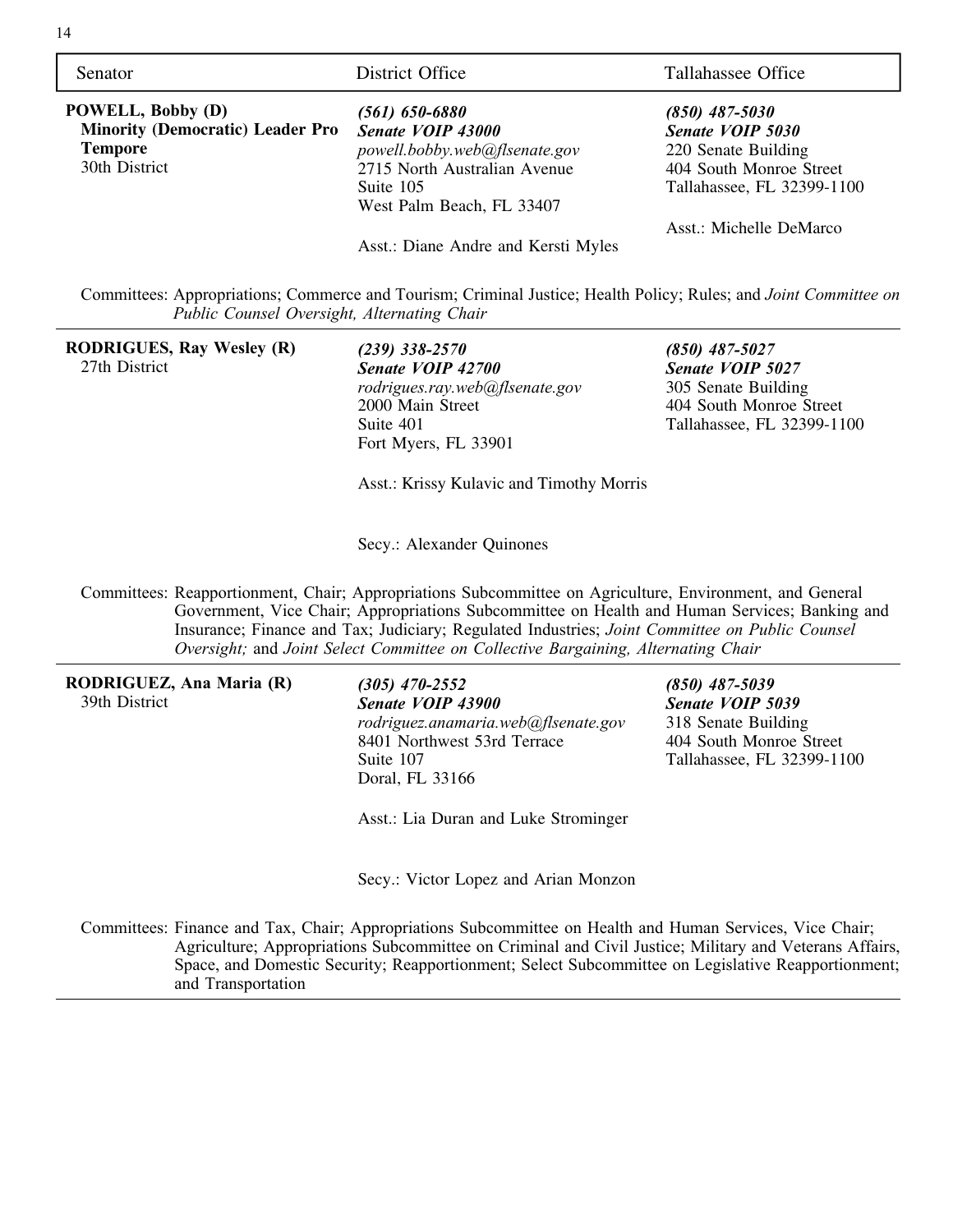19th District

**ROUSON, Darryl Ervin (D)**

*(727) 822-6828 Senate VOIP 41900 rouson.darryl.web@flsenate.gov* 535 Central Avenue Suite 302 St. Petersburg, FL 33701

Asst.: Ella Coffee, Robert Heere and St. George Pink

*Please call (727) 822-6828*

By Appointment Only 330 Pauls Drive Brandon, FL 33511

### *Please call (727) 822-6828*

By Appointment Only The Cuban Club 2010 Avenida Republica de Cuba Tampa, FL 33605

Committees: Agriculture, Chair; Appropriations; Appropriations Subcommittee on Health and Human Services; Banking and Insurance; Children, Families, and Elder Affairs; Judiciary; Reapportionment; Regulated Industries; and Select Subcommittee on Congressional Reapportionment

**SIMPSON, Wilton (R) President** 10th District

**STARGEL, Kelli (R)** 22nd District

Spouse: John

*(352) 688-5077 Senate VOIP 41000 simpson.wilton.web@flsenate.gov* 4076 Commercial Way Spring Hill, FL 34606

Asst.: Patty Harrison, Judy Parker and Brooks Timmons

*(863) 668-3028 Senate VOIP 42200 stargel.kelli.web@flsenate.gov* 2033 East Edgewood Drive Suite 1 Lakeland, FL 33803

*Senate VOIP 5010* 409 The Capitol 404 South Monroe Street Tallahassee, FL 32399-1100

*(850) 487-5010*

*(850) 487-5022 Senate VOIP 5022* 420 Senate Building 404 South Monroe Street Tallahassee, FL 32399-1100

Asst.: Rachel Barnes, Chad Davis, Denise DeBow and Kathleen Watson

Committees: Appropriations, Chair; Banking and Insurance; Governmental Oversight and Accountability; Reapportionment; Rules; *Joint Legislative Budget Commission, Alternating Chair;* and Select Subcommittee on Legislative Reapportionment

Senator District Office Tallahassee Office

*(850) 487-5019 Senate VOIP 5019* 212 Senate Building 404 South Monroe Street Tallahassee, FL 32399-1100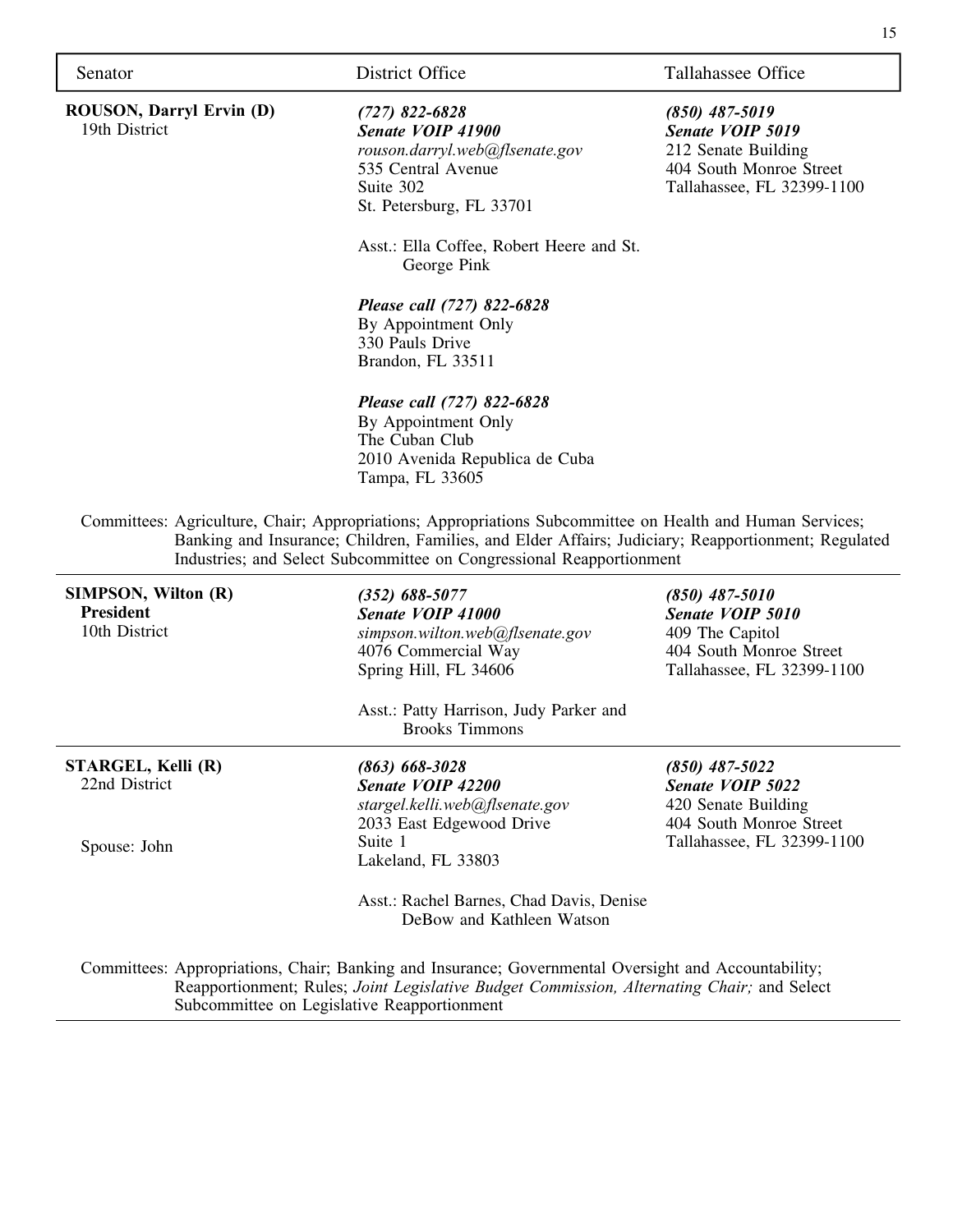| Senator                   | District Office                                                                                                                                                                                                                                                                                                                                                                   | Tallahassee Office         |
|---------------------------|-----------------------------------------------------------------------------------------------------------------------------------------------------------------------------------------------------------------------------------------------------------------------------------------------------------------------------------------------------------------------------------|----------------------------|
| <b>STEWART, Linda (D)</b> | (407) 893-2422                                                                                                                                                                                                                                                                                                                                                                    | $(850)$ 487-5013           |
| 13th District             | Senate VOIP 41300                                                                                                                                                                                                                                                                                                                                                                 | <b>Senate VOIP 5013</b>    |
|                           | FAX (888) 263-3680                                                                                                                                                                                                                                                                                                                                                                | 205 Senate Building        |
|                           | stewart.linda.web@flsenate.gov                                                                                                                                                                                                                                                                                                                                                    | 404 South Monroe Street    |
| Spouse: Jerry             | 1726 South Bumby Avenue                                                                                                                                                                                                                                                                                                                                                           | Tallahassee, FL 32399-1100 |
|                           | Orlando, FL 32806                                                                                                                                                                                                                                                                                                                                                                 |                            |
|                           |                                                                                                                                                                                                                                                                                                                                                                                   | Asst.: Dustin Paulson      |
|                           | Asst.: Travis Flinn and Dana Rutledge                                                                                                                                                                                                                                                                                                                                             |                            |
|                           | Committees: Environment and Natural Resources, Vice Chair; Appropriations; Appropriations Subcommittee on<br>Agriculture, Environment, and General Government; Banking and Insurance; Reapportionment;<br>Regulated Industries; Select Subcommittee on Congressional Reapportionment; Joint Legislative Budget<br>Commission; and Joint Select Committee on Collective Bargaining |                            |
| TADDEO, Annette (D)       | (305) 596-3003                                                                                                                                                                                                                                                                                                                                                                    | $(850)$ 487-5040           |
| 40th District             | Senate VOIP 44000                                                                                                                                                                                                                                                                                                                                                                 | Senate VOIP 5040           |
|                           | taddeo.annette.web@flsenate.gov                                                                                                                                                                                                                                                                                                                                                   | 210 Senate Building        |

9100 South Dadeland Boulevard Suite 1500 Miami, FL 33156 Asst.: Antonio Rodriguez and Veronica

Sandoval

210 Senate Building 404 South Monroe Street Tallahassee, FL 32399-1100

Committees: Ethics and Elections, Vice Chair; Banking and Insurance; Commerce and Tourism; Criminal Justice; and Appropriations Subcommittee on Transportation, Tourism, and Economic Development

**THURSTON, Perry E., Jr. (D)** 33rd District

*(954) 321-2705 Senate VOIP 43300 FAX (888) 284-6086 thurston.perry.web@flsenate.gov* 2151 NW 6th Street Fort Lauderdale, FL 33311

*(850) 487-5033 Senate VOIP 5033* 206 Senate Building 404 South Monroe Street Tallahassee, FL 32399-1100

Asst.: Kirstie Clinton, La'Toya Jones and Malcolm Robbs

Committees: Agriculture; Appropriations Subcommittee on Agriculture, Environment, and General Government; Banking and Insurance; Education; Judiciary; and Rules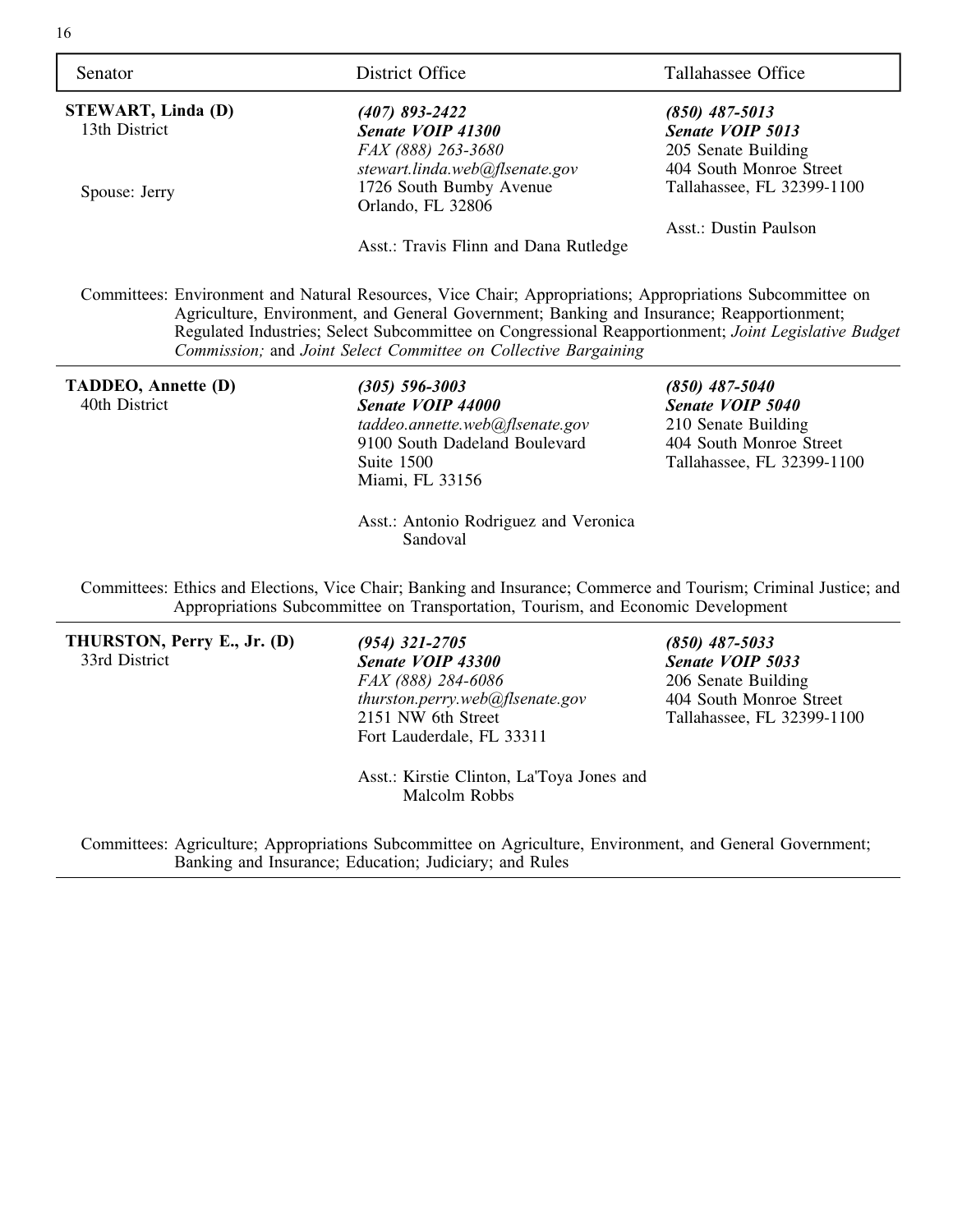**TORRES, Victor M., Jr. (D)** 15th District

*(407) 846-5187 Senate VOIP 41500 FAX (850) 410-4817 torres.victor.web@flsenate.gov* 101 Church Street Suite 305 Kissimmee, FL 34741

Asst.: Debra Booth

Asst.: Lurimar Cruz-Cortes, Beatriz Marte and Alfred Yorston

Committees: Appropriations Subcommittee on Criminal and Civil Justice; Children, Families, and Elder Affairs; Commerce and Tourism; Governmental Oversight and Accountability; Military and Veterans Affairs, Space, and Domestic Security; *Joint Legislative Auditing Committee;* and *Joint Select Committee on Collective Bargaining*

**WRIGHT, Tom A. (R)** 14th District

*(386) 304-7630 Senate VOIP 41400 wright.tom.web@flsenate.gov* 4606 Clyde Morris Boulevard Suite 2-J Port Orange, FL 32129

Asst.: Charlene Gagnier, Christopher Morris and Diane Suddes

### *(850) 487-5014 Senate VOIP 5014*

320 Senate Building 404 South Monroe Street Tallahassee, FL 32399-1100

Asst.: Nicholas Ancheta

### *Please call (386) 304-7630*

By Appointment Only Eastern Florida State College Room 110, Building 5 1311 North U.S. 1 Titusville, FL 32796

Committees: Military and Veterans Affairs, Space, and Domestic Security, Chair; Appropriations Subcommittee on Criminal and Civil Justice, Vice Chair; Commerce and Tourism, Vice Chair; Appropriations Subcommittee on Transportation, Tourism, and Economic Development; Children, Families, and Elder Affairs; Finance and Tax; and Transportation

Senator District Office Tallahassee Office

*(850) 487-5015 Senate VOIP 5015* 226 Senate Building 404 South Monroe Street Tallahassee, FL 32399-1100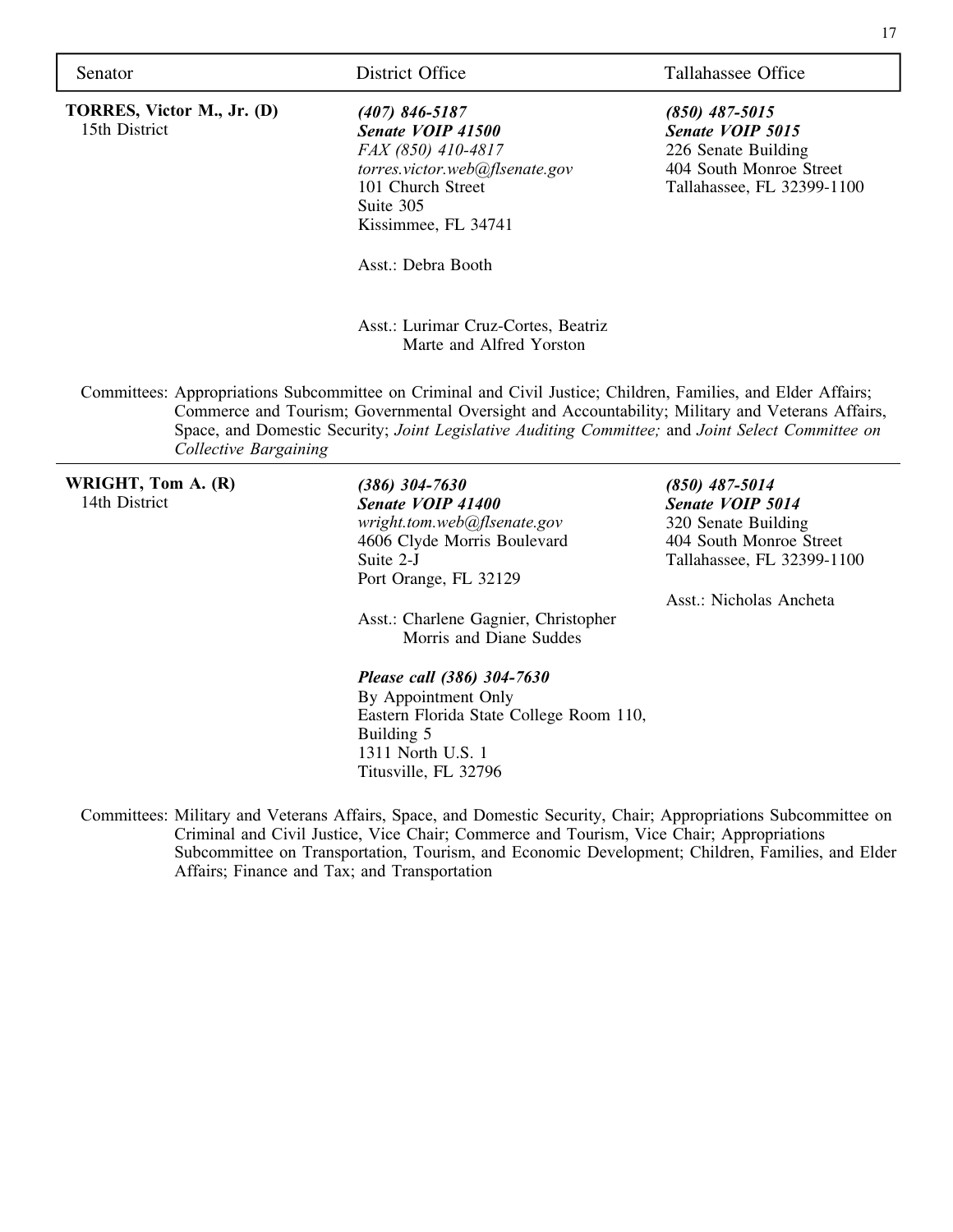### **COMMITTEES OF THE SENATE AND PROFESSIONAL STAFF**

| <b>AGRICULTURE</b>                                                              |                                                          |
|---------------------------------------------------------------------------------|----------------------------------------------------------|
| Location: 335 Knott Building                                                    |                                                          |
| Mailing Address: 404 South Monroe Street                                        |                                                          |
| Tallahassee, FL 32399-1100                                                      |                                                          |
| Chair:                                                                          | Senator Rouson                                           |
| Vice Chair:                                                                     | <b>Senator Bradley</b>                                   |
| Members:                                                                        | Senators Ausley, Boyd, Burgess, Perry, Polsky, Rodriguez |
|                                                                                 | and Thurston                                             |
| $(850)$ 487-5133                                                                |                                                          |
| Senate VOIP 5133                                                                |                                                          |
| <b>Staff Director:</b>                                                          | Katherine Becker                                         |
|                                                                                 |                                                          |
| Committee Administrative Assistant:                                             | MacKenzie Hart                                           |
| <b>APPROPRIATIONS</b>                                                           |                                                          |
|                                                                                 |                                                          |
| Location: 201 The Capitol                                                       |                                                          |
| Mailing Address: 404 South Monroe Street                                        |                                                          |
| Tallahassee, FL 32399-1100                                                      |                                                          |
| Chair:                                                                          | Senator Stargel                                          |
| Vice Chair:                                                                     | Senator Bean                                             |
| Members:                                                                        | Senators Albritton, Baxley, Book, Bracy, Brandes,        |
|                                                                                 | Broxson, Diaz, Gainer, Gibson, Hooper, Hutson, May-      |
|                                                                                 | field, Passidomo, Perry, Pizzo, Powell, Rouson and       |
|                                                                                 | <b>Stewart</b>                                           |
| $(850)$ 487-5140                                                                |                                                          |
| <b>Senate VOIP 5140</b>                                                         |                                                          |
| <b>Staff Director:</b>                                                          | Tim Sadberry                                             |
| Deputy Staff Director:                                                          | Jamie DeLoach                                            |
| Deputy Staff Director:                                                          | John Shettle                                             |
| General Counsel:                                                                | Ashley Urban                                             |
| Committee Administrative Assistant:                                             | Alicia Weiss                                             |
|                                                                                 |                                                          |
| APPROPRIATIONS SUBCOMMITTEE ON AGRICULTURE, ENVIRONMENT, AND GENERAL GOVERNMENT |                                                          |
| [APPROPRIATIONS]                                                                |                                                          |
|                                                                                 |                                                          |
| Location: 201 The Capitol                                                       |                                                          |
| Mailing Address: 404 South Monroe Street                                        |                                                          |
| Tallahassee, FL 32399-1100                                                      |                                                          |
| Chair:                                                                          | Senator Albritton                                        |
| Vice Chair:                                                                     | Senator Rodrigues                                        |
| Members:                                                                        | Senators Ausley, Berman, Boyd, Bradley, Brodeur,         |
|                                                                                 | Garcia, Mayfield, Stewart and Thurston                   |
| $(850)$ 487-5140                                                                |                                                          |
| <b>Senate VOIP 5140</b>                                                         |                                                          |
| $\sim$ $\sim$ $\cdot$                                                           |                                                          |

Committee Administrative Assistant:

Staff Director: Giovanni Betta<br>ative Assistant: Caroline Goodner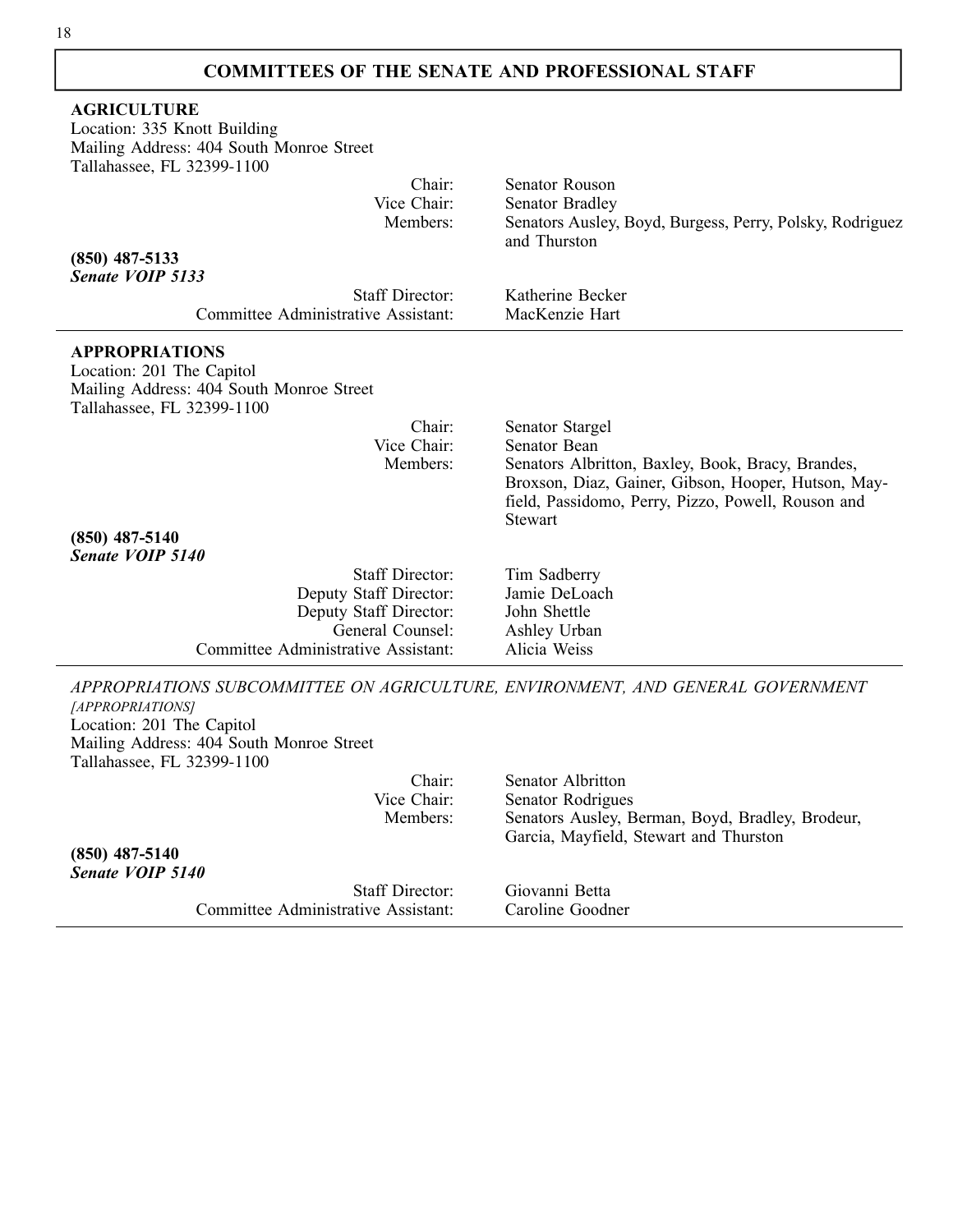| APPROPRIATIONS SUBCOMMITTEE ON CRIMINAL AND CIVIL JUSTICE<br>[APPROPRIATIONS]                                                                                                       |                                                                              |
|-------------------------------------------------------------------------------------------------------------------------------------------------------------------------------------|------------------------------------------------------------------------------|
| Location: 201 The Capitol<br>Mailing Address: 404 South Monroe Street<br>Tallahassee, FL 32399-1100                                                                                 |                                                                              |
| Chair:                                                                                                                                                                              | <b>Senator Perry</b>                                                         |
| Vice Chair:<br>Members:                                                                                                                                                             | Senator Wright<br>Senators Baxley, Bracy, Gainer, Pizzo, Rodriguez and       |
| $(850)$ 487-5140<br><b>Senate VOIP 5140</b>                                                                                                                                         | Torres                                                                       |
| <b>Staff Director:</b>                                                                                                                                                              | Marti Harkness                                                               |
| Committee Administrative Assistant:                                                                                                                                                 | Hayley Kolich                                                                |
| APPROPRIATIONS SUBCOMMITTEE ON EDUCATION<br>[APPROPRIATIONS]<br>Location: 201 The Capitol<br>Mailing Address: 404 South Monroe Street                                               |                                                                              |
| Tallahassee, FL 32399-1100                                                                                                                                                          |                                                                              |
| Chair:                                                                                                                                                                              | Senator Broxson                                                              |
| Vice Chair:<br>Members:                                                                                                                                                             | <b>Senator Diaz</b><br>Senators Cruz, Gibson, Gruters, Hutson, Passidomo and |
| $(850)$ 487-5140<br>Senate VOIP 5140                                                                                                                                                | Polsky                                                                       |
| <b>Staff Director:</b>                                                                                                                                                              | Tim Elwell                                                                   |
| Committee Administrative Assistant:                                                                                                                                                 | JoAnne Bennett                                                               |
| APPROPRIATIONS SUBCOMMITTEE ON HEALTH AND HUMAN SERVICES<br>[APPROPRIATIONS]<br>Location: 201 The Capitol<br>Mailing Address: 404 South Monroe Street<br>Tallahassee, FL 32399-1100 |                                                                              |
| Chair:                                                                                                                                                                              | Senator Bean                                                                 |
| Vice Chair:                                                                                                                                                                         | Senator Rodriguez                                                            |
| Members:                                                                                                                                                                            | Senators Book, Brodeur, Burgess, Diaz, Farmer, Harrell,                      |
| $(850)$ 487-5140<br><b>Senate VOIP 5140</b>                                                                                                                                         | Jones, Rodrigues and Rouson                                                  |
| <b>Staff Director:</b>                                                                                                                                                              | Tonya Money                                                                  |
| Committee Administrative Assistant:                                                                                                                                                 | Robin Jackson                                                                |
| APPROPRIATIONS SUBCOMMITTEE ON TRANSPORTATION, TOURISM, AND ECONOMIC DEVELOPMENT<br>[APPROPRIATIONS]                                                                                |                                                                              |
| Location: 201 The Capitol<br>Mailing Address: 404 South Monroe Street<br>Tallahassee, FL 32399-1100                                                                                 |                                                                              |
| Chair:                                                                                                                                                                              | Senator Gainer                                                               |
| Vice Chair:<br>Members:                                                                                                                                                             | Senator Hooper<br>Senators Ausley, Boyd, Cruz, Garcia, Gibson, Mayfield,     |
| $(850)$ 487-5140                                                                                                                                                                    | Perry, Taddeo and Wright                                                     |
| <b>Senate VOIP 5140</b>                                                                                                                                                             |                                                                              |
| <b>Staff Director:</b>                                                                                                                                                              | Jennifer Hrdlicka                                                            |
| Committee Administrative Assistant:                                                                                                                                                 | <b>Brooke Conlan</b>                                                         |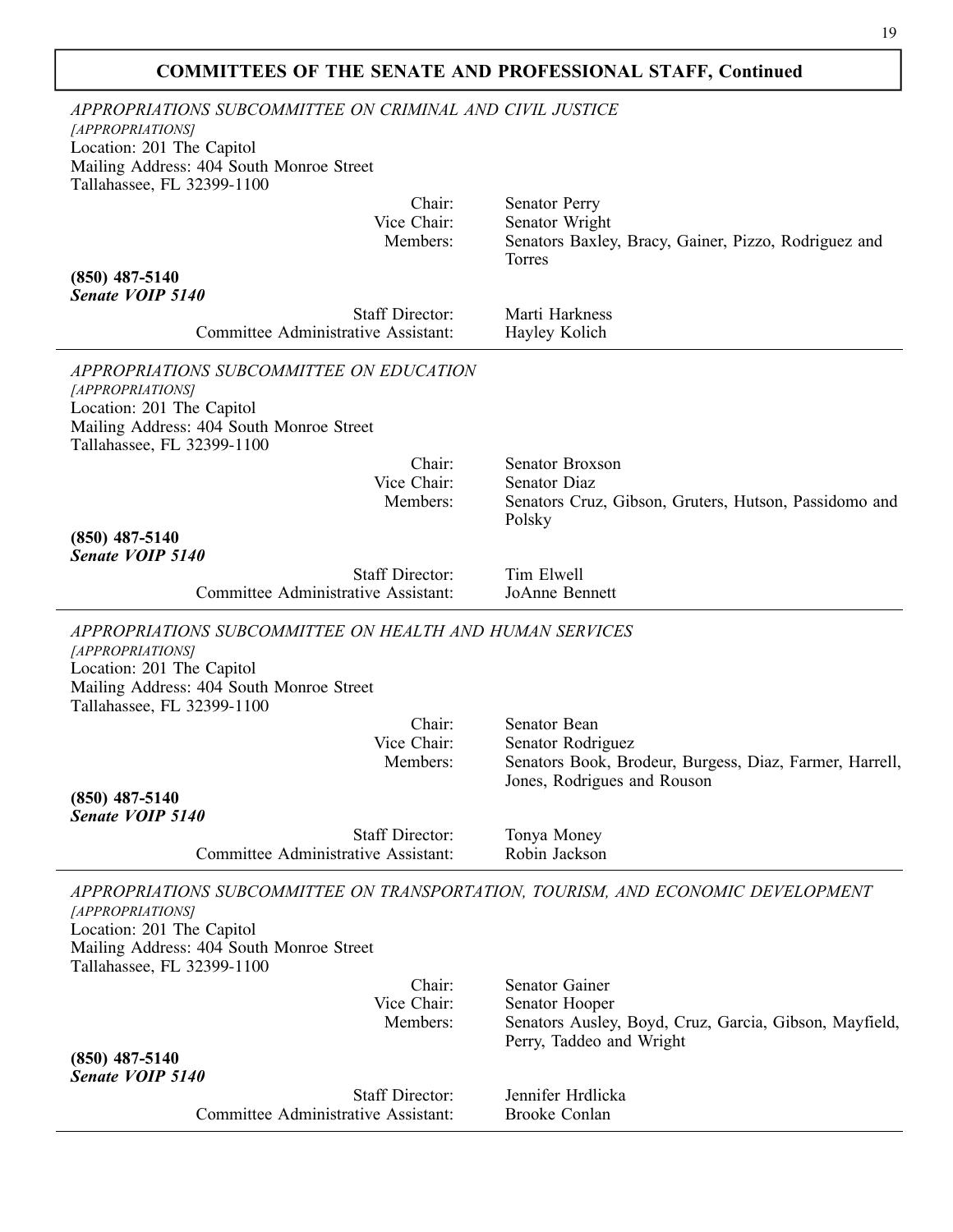| <b>BANKING AND INSURANCE</b><br>Location: 320 Knott Building<br>Mailing Address: 404 South Monroe Street<br>Tallahassee, FL 32399-1100                 |                                                                             |
|--------------------------------------------------------------------------------------------------------------------------------------------------------|-----------------------------------------------------------------------------|
| Chair:                                                                                                                                                 | Senator Boyd                                                                |
| Vice Chair:                                                                                                                                            | Senator Broxson                                                             |
| Members:                                                                                                                                               | Senators Brandes, Burgess, Gruters, Passidomo, Rodri-                       |
| $(850)$ 487-5361                                                                                                                                       | gues, Rouson, Stargel, Stewart, Taddeo and Thurston                         |
| Senate VOIP 5361                                                                                                                                       |                                                                             |
| <b>Staff Director:</b>                                                                                                                                 | James Knudson                                                               |
| Committee Administrative Assistant:                                                                                                                    | Amaura Canty                                                                |
| <b>CHILDREN, FAMILIES, AND ELDER AFFAIRS</b><br>Location: 520 Knott Building<br>Mailing Address: 404 South Monroe Street<br>Tallahassee, FL 32399-1100 |                                                                             |
| Chair:                                                                                                                                                 | Senator Garcia                                                              |
| Vice Chair:                                                                                                                                            | Senator Book                                                                |
| Members:                                                                                                                                               | Senators Albritton, Brodeur, Harrell, Rouson, Torres and                    |
| $(850)$ 487-5340<br>Senate VOIP 5340                                                                                                                   | Wright                                                                      |
| <b>Staff Director:</b>                                                                                                                                 | Ryan Cox                                                                    |
| Deputy Staff Director:                                                                                                                                 | Carol Preston                                                               |
| Committee Administrative Assistant:                                                                                                                    | Nikki Lowery                                                                |
| <b>COMMERCE AND TOURISM</b><br>Location: 310 Knott Building<br>Mailing Address: 404 South Monroe Street<br>Tallahassee, FL 32301                       |                                                                             |
| Chair:                                                                                                                                                 | Senator Hooper                                                              |
| Vice Chair:                                                                                                                                            | Senator Wright                                                              |
| Members:                                                                                                                                               | Senators Diaz, Garcia, Gruters, Hutson, Pizzo, Powell,<br>Taddeo and Torres |
| $(850)$ 487-5815                                                                                                                                       |                                                                             |
| Senate VOIP 5815                                                                                                                                       |                                                                             |
| <b>Staff Director:</b><br>Committee Administrative Assistant:                                                                                          | Todd McKay                                                                  |
|                                                                                                                                                        | Kathryn Vigrass                                                             |
| <b>COMMUNITY AFFAIRS</b><br>Location: 315 Knott Building<br>Mailing Address: 404 South Monroe Street<br>Tallahassee, FL 32399-1100                     |                                                                             |
| Chair:                                                                                                                                                 | <b>Senator Bradley</b>                                                      |
| Vice Chair:                                                                                                                                            | Senator Garcia                                                              |
| Members:                                                                                                                                               | Senators Baxley, Brodeur, Cruz, Farmer, Hooper, Hutson<br>and Polsky        |
| $(850)$ 487-5167                                                                                                                                       |                                                                             |
| Senate VOIP 5167                                                                                                                                       |                                                                             |
| <b>Staff Director:</b>                                                                                                                                 | Elizabeth Ryon                                                              |
| Committee Administrative Assistant:<br><b>Committee Administrative Assistant:</b>                                                                      | Shirlyne Everette<br>Michele Grimes                                         |
|                                                                                                                                                        |                                                                             |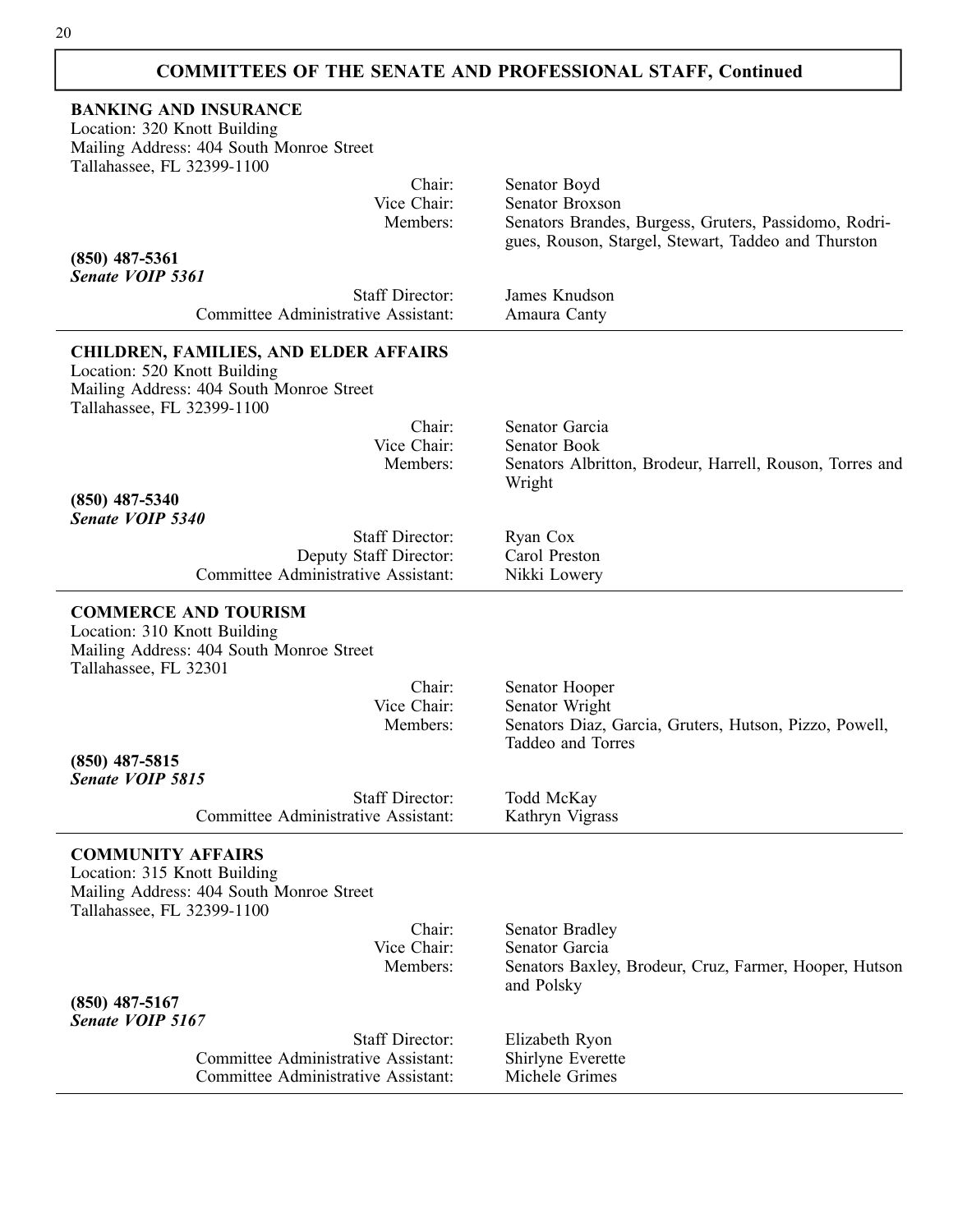$\mathbf{I}$ 

| <b>CRIMINAL JUSTICE</b><br>Location: 510 Knott Building<br>Mailing Address: 404 South Monroe Street<br>Tallahassee, FL 32399-1100                  |                                                                       |
|----------------------------------------------------------------------------------------------------------------------------------------------------|-----------------------------------------------------------------------|
| Chair:                                                                                                                                             | Senator Pizzo                                                         |
| Vice Chair:<br>Members:                                                                                                                            | <b>Senator Brandes</b>                                                |
|                                                                                                                                                    | Senators Baxley, Burgess, Gainer, Hooper, Perry, Powell<br>and Taddeo |
| $(850)$ 487-5192                                                                                                                                   |                                                                       |
| Senate VOIP 5192                                                                                                                                   |                                                                       |
| <b>Staff Director:</b><br>Committee Administrative Assistant:                                                                                      | Lauren Jones<br>Sue Arnold                                            |
|                                                                                                                                                    |                                                                       |
| <b>EDUCATION</b><br>Location: 415 Knott Building<br>Mailing Address: 404 South Monroe Street<br>Tallahassee, FL 32399-1100                         |                                                                       |
| Chair:                                                                                                                                             | <b>Senator Gruters</b>                                                |
| Vice Chair:                                                                                                                                        | Senator Jones                                                         |
| Members:                                                                                                                                           | Senators Berman, Bradley, Broxson, Diaz, Hutson,                      |
| $(850)$ 487-5213<br>Senate VOIP 5213                                                                                                               | Passidomo, Polsky and Thurston                                        |
| <b>Staff Director:</b>                                                                                                                             | Matthew Bouck                                                         |
| Deputy Staff Director:<br>Committee Administrative Assistant:                                                                                      | <b>Holly Sagues</b>                                                   |
|                                                                                                                                                    | Angela Herndon                                                        |
| <b>ENVIRONMENT AND NATURAL RESOURCES</b><br>Location: 325 Knott Building<br>Mailing Address: 404 South Monroe Street<br>Tallahassee, FL 32399-1100 |                                                                       |
| Chair:                                                                                                                                             | Senator Brodeur                                                       |
| Vice Chair:                                                                                                                                        | <b>Senator Stewart</b>                                                |
| Members:                                                                                                                                           | Senators Albritton, Ausley, Bean and Perry                            |
| $(850)$ 487-5372<br>Senate VOIP 5372                                                                                                               |                                                                       |
| <b>Staff Director:</b>                                                                                                                             | Ellen Rogers                                                          |
| Committee Administrative Assistant:                                                                                                                | Kim Bonn                                                              |
| <b>ETHICS AND ELECTIONS</b><br>Location: 420 Knott Building<br>Mailing Address: 404 South Monroe Street<br>Tallahassee, FL 32399-1100              |                                                                       |
| Chair:<br>Vice Chair:                                                                                                                              | <b>Senator Baxley</b><br>Senator Taddeo                               |
| Members:                                                                                                                                           | Senators Berman, Bracy, Bradley, Broxson, Gainer,                     |
| $(850)$ 487-5828                                                                                                                                   | Garcia and Polsky                                                     |
| <b>Senate VOIP 5828</b>                                                                                                                            |                                                                       |
| <b>Staff Director:</b>                                                                                                                             | Dawn Roberts                                                          |
| Committee Administrative Assistant:                                                                                                                | Erika Bowen                                                           |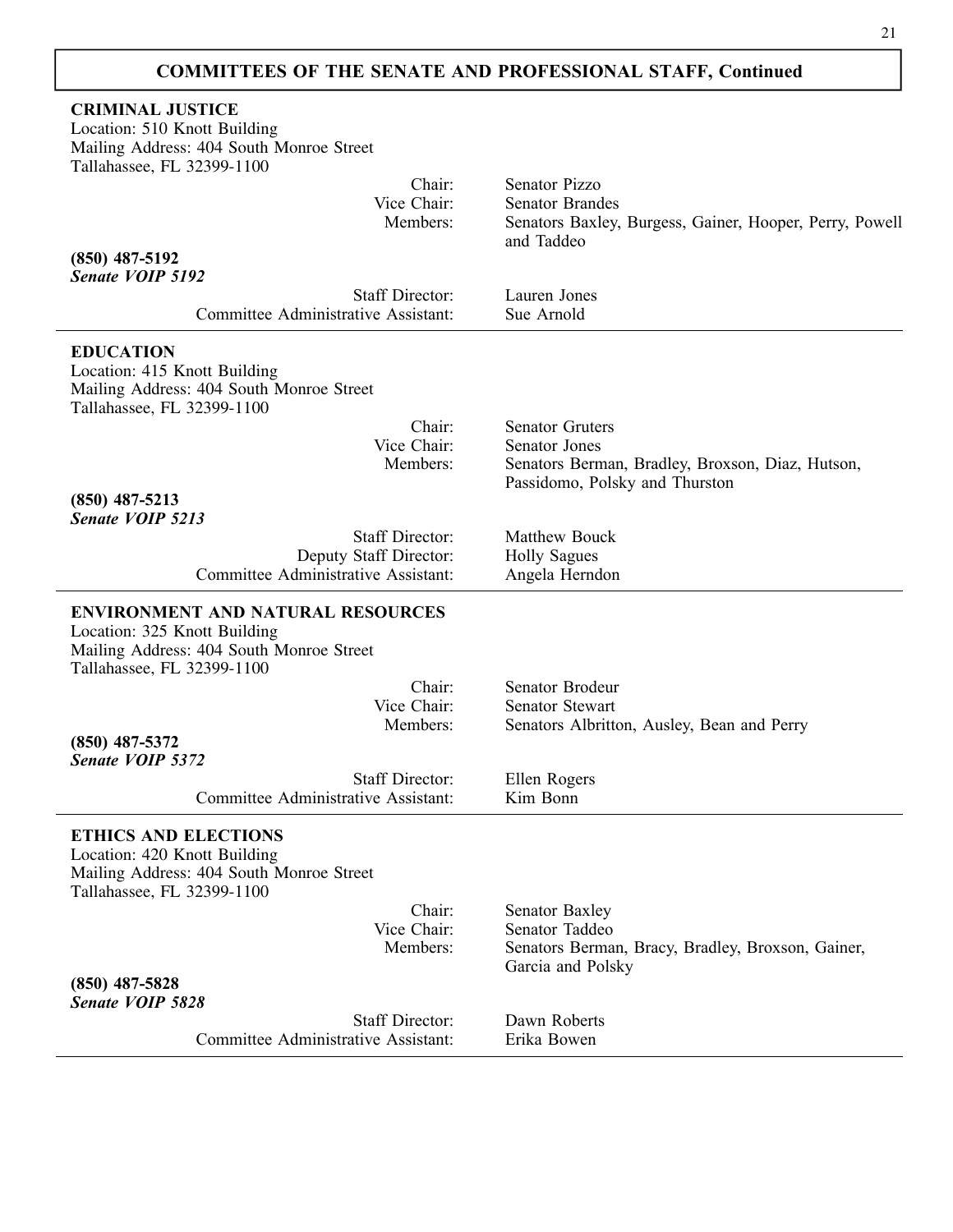| <b>FINANCE AND TAX</b>                                                   |                                                        |
|--------------------------------------------------------------------------|--------------------------------------------------------|
| Location: 215 Knott Building                                             |                                                        |
|                                                                          |                                                        |
| Mailing Address: 404 South Monroe Street                                 |                                                        |
| Tallahassee, FL 32399-1100                                               |                                                        |
| Chair:                                                                   | Senator Rodriguez                                      |
| Vice Chair:                                                              | Senator Cruz                                           |
| Members:                                                                 | Senators Berman, Harrell, Hooper, Jones, Rodrigues and |
|                                                                          | Wright                                                 |
| $(850)$ 487-5920                                                         |                                                        |
| <b>Senate VOIP 5920</b>                                                  |                                                        |
| <b>Staff Director:</b>                                                   | Robert Babin                                           |
| Committee Administrative Assistant:                                      | Stephanie Bell-Parke                                   |
| <b>GOVERNMENTAL OVERSIGHT AND ACCOUNTABILITY</b>                         |                                                        |
| Location: 330 Knott Building                                             |                                                        |
|                                                                          |                                                        |
| Mailing Address: 404 South Monroe Street                                 |                                                        |
| Tallahassee, FL 32399-1100                                               |                                                        |
| Chair:<br>Vice Chair:                                                    | <b>Senator Brandes</b>                                 |
|                                                                          | <b>Senator Gruters</b>                                 |
| Members:                                                                 | Senators Farmer, Mayfield, Stargel and Torres          |
| $(850)$ 487-5177<br>Senate VOIP 5177                                     |                                                        |
|                                                                          |                                                        |
| <b>Staff Director:</b>                                                   | Joe McVaney                                            |
| Deputy Staff Director:                                                   | Virginia Ponder                                        |
| Committee Administrative Assistant:                                      | Tamra Redig                                            |
| <b>HEALTH POLICY</b>                                                     |                                                        |
| Location: 530 Knott Building                                             |                                                        |
| Mailing Address: 404 South Monroe Street                                 |                                                        |
| Tallahassee, FL 32399-1100                                               |                                                        |
| Chair:                                                                   | Senator Diaz                                           |
| Vice Chair:                                                              | Senator Brodeur                                        |
|                                                                          |                                                        |
| Members:                                                                 | Senators Albritton, Baxley, Bean, Book, Cruz, Garcia,  |
|                                                                          | Jones and Powell                                       |
| $(850)$ 487-5824                                                         |                                                        |
| Senate VOIP 5824                                                         |                                                        |
| <b>Staff Director:</b>                                                   | Allen Brown                                            |
| Deputy Staff Director:                                                   | Daniel Looke                                           |
| Committee Administrative Assistant:                                      | Tori Denson                                            |
| <b>JUDICIARY</b>                                                         |                                                        |
|                                                                          |                                                        |
| Location: 515 Knott Building<br>Mailing Address: 404 South Monroe Street |                                                        |
|                                                                          |                                                        |
| Tallahassee, FL 32399-1100<br>Chair:                                     | <b>Senator Burgess</b>                                 |
| Vice Chair:                                                              | Senator Gibson                                         |
|                                                                          |                                                        |
| Members:                                                                 | Senators Baxley, Boyd, Bradley, Broxson, Mayfield,     |
|                                                                          | Polsky, Rodrigues, Rouson and Thurston                 |
| $(850)$ 487-5198                                                         |                                                        |
| <b>Senate VOIP 5198</b>                                                  |                                                        |
| <b>Staff Director:</b>                                                   | Tom Cibula                                             |
| Committee Administrative Assistant:                                      | Celia Georgiades                                       |
|                                                                          |                                                        |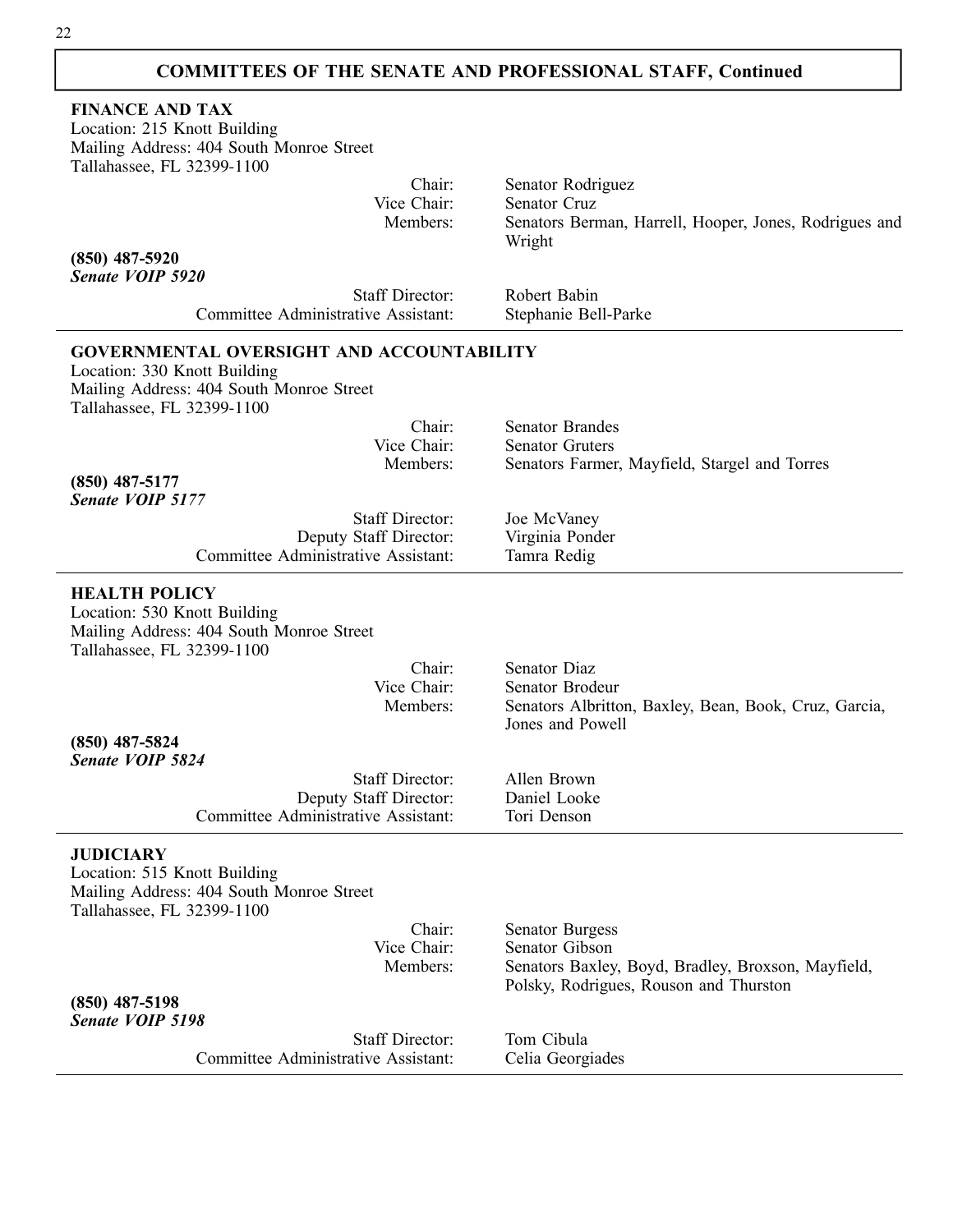### **MILITARY AND VETERANS AFFAIRS, SPACE, AND DOMESTIC SECURITY**

Location: 531 Knott Building Mailing Address: 404 South Monroe Street Tallahassee, FL 32399-1100

| Chair:<br>Vice Chair:                                                                                                                                                             | Senator Wright<br><b>Senator Harrell</b>                                                           |
|-----------------------------------------------------------------------------------------------------------------------------------------------------------------------------------|----------------------------------------------------------------------------------------------------|
| Members:                                                                                                                                                                          | Senators Burgess, Cruz, Gibson, Rodriguez and Torres                                               |
| $(850)$ 487-5785                                                                                                                                                                  |                                                                                                    |
| Senate VOIP 5785<br><b>Staff Director:</b>                                                                                                                                        | Diana Caldwell                                                                                     |
| Committee Administrative Assistant:                                                                                                                                               | Lois Graham                                                                                        |
| <b>REAPPORTIONMENT</b>                                                                                                                                                            |                                                                                                    |
| Location: 2000 The Capitol                                                                                                                                                        |                                                                                                    |
| Mailing Address: 404 South Monroe Street                                                                                                                                          |                                                                                                    |
| Tallahassee, FL 32399-1100                                                                                                                                                        |                                                                                                    |
| Chair:                                                                                                                                                                            | Senator Rodrigues                                                                                  |
| Vice Chair:<br>Members:                                                                                                                                                           | Senator Broxson                                                                                    |
|                                                                                                                                                                                   | Senators Bean, Bracy, Bradley, Burgess, Gibson, Harrell,<br>Rodriguez, Rouson, Stargel and Stewart |
| $(850)$ 487-5855                                                                                                                                                                  |                                                                                                    |
| Senate VOIP 5855                                                                                                                                                                  |                                                                                                    |
| <b>Staff Director:</b>                                                                                                                                                            | Jay Ferrin                                                                                         |
| Committee Administrative Assistant:                                                                                                                                               | Danna Ivey                                                                                         |
| SELECT SUBCOMMITTEE ON CONGRESSIONAL REAPPORTIONMENT<br>[REAPPORTIONMENT]<br>Location: 2000 The Capitol<br>Mailing Address: 404 South Monroe Street<br>Tallahassee, FL 32399-1100 |                                                                                                    |
| Chair:                                                                                                                                                                            | <b>Senator Bradley</b>                                                                             |
| Members:                                                                                                                                                                          | Senators Bean, Harrell, Rouson and Stewart                                                         |
| $(850)$ 487-5855                                                                                                                                                                  |                                                                                                    |
| Senate VOIP 5855<br><b>Staff Director:</b>                                                                                                                                        |                                                                                                    |
| Committee Administrative Assistant:                                                                                                                                               | Jay Ferrin<br>Danna Ivey                                                                           |
|                                                                                                                                                                                   |                                                                                                    |
| SELECT SUBCOMMITTEE ON LEGISLATIVE REAPPORTIONMENT<br>[REAPPORTIONMENT]<br>Location: 2000 The Capitol<br>Mailing Address: 404 South Monroe Street<br>Tallahassee, FL 32399-1100   |                                                                                                    |
| Chair:                                                                                                                                                                            | <b>Senator Burgess</b>                                                                             |
| Members:                                                                                                                                                                          | Senators Bracy, Gibson, Rodriguez and Stargel                                                      |
| $(850)$ 487-5855                                                                                                                                                                  |                                                                                                    |
| Senate VOIP 5855                                                                                                                                                                  |                                                                                                    |
| <b>Staff Director:</b>                                                                                                                                                            | Jay Ferrin                                                                                         |
| Committee Administrative Assistant:                                                                                                                                               | Danna Ivey                                                                                         |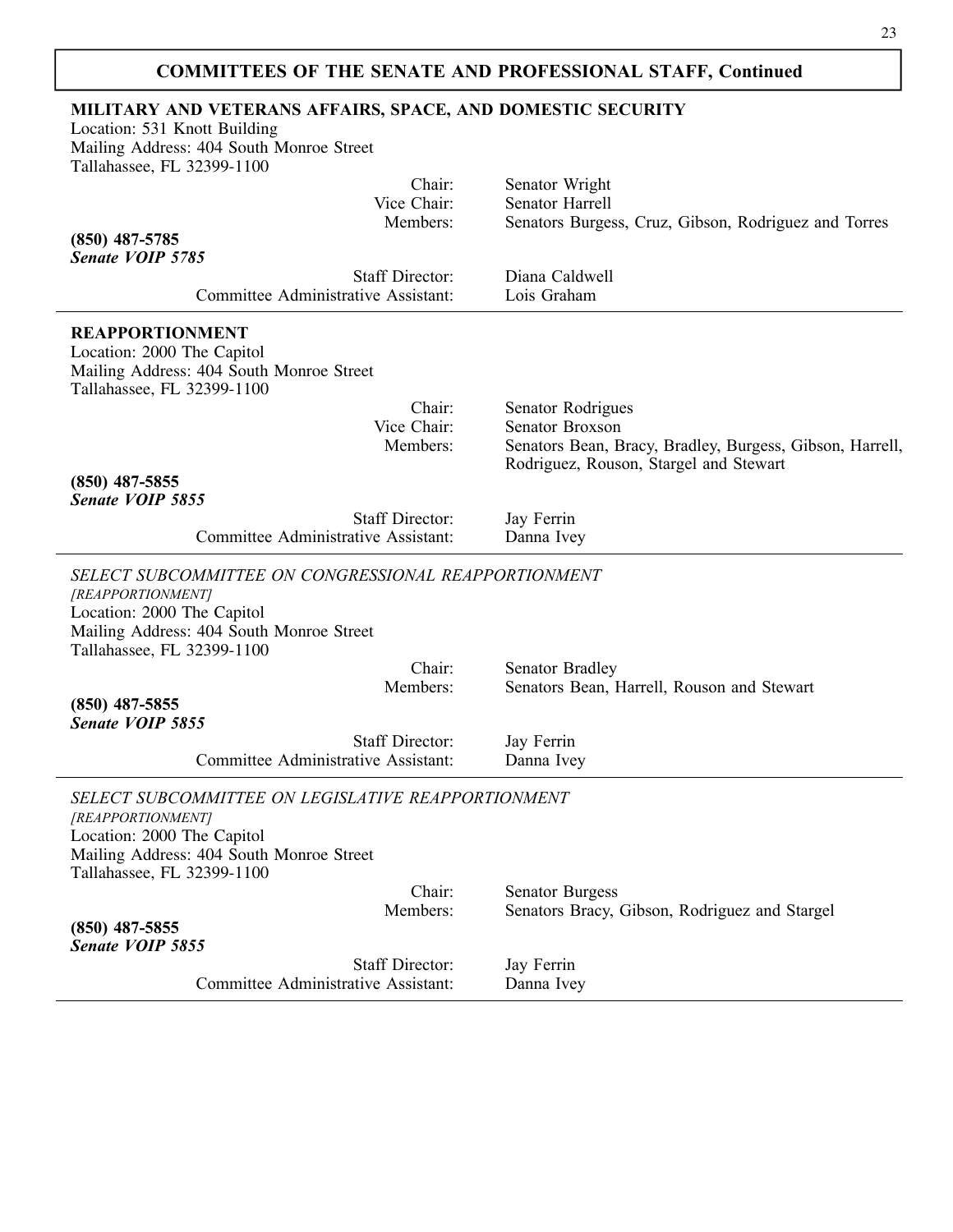| <b>REGULATED INDUSTRIES</b><br>Location: 525 Knott Building<br>Mailing Address: 404 South Monroe Street                                                   |                                                                                                                                                                                            |  |
|-----------------------------------------------------------------------------------------------------------------------------------------------------------|--------------------------------------------------------------------------------------------------------------------------------------------------------------------------------------------|--|
| Tallahassee, FL 32399-1100                                                                                                                                |                                                                                                                                                                                            |  |
| Chair:<br>Vice Chair:<br>Members:                                                                                                                         | Senator Hutson<br>Senator Book<br>Senators Albritton, Gruters, Hooper, Passidomo, Rodri-                                                                                                   |  |
| $(850)$ 487-5957<br>Senate VOIP 5957                                                                                                                      | gues, Rouson and Stewart                                                                                                                                                                   |  |
| <b>Staff Director:</b><br>Committee Administrative Assistant:                                                                                             | Booter Imhof<br><b>Susan Datres</b>                                                                                                                                                        |  |
| <b>RULES</b><br>Location: 402 Senate Building<br>Mailing Address: 404 South Monroe Street<br>Tallahassee, FL 32399-1100                                   |                                                                                                                                                                                            |  |
| Chair:<br>Vice Chair:<br>Members:                                                                                                                         | Senator Passidomo<br>Senator Garcia<br>Senators Albritton, Baxley, Bean, Book, Boyd, Bracy,<br>Brandes, Diaz, Farmer, Gibson, Gruters, Hutson, May-<br>field, Powell, Stargel and Thurston |  |
| $(850)$ 487-5350                                                                                                                                          |                                                                                                                                                                                            |  |
| Senate VOIP 5350<br><b>Staff Director:</b><br>Deputy Staff Director:                                                                                      | John B. Phelps<br>Tom Yeatman                                                                                                                                                              |  |
| Committee Administrative Assistant:                                                                                                                       | Cynthia Futch                                                                                                                                                                              |  |
| <b>TRANSPORTATION</b><br>Location: 410 Knott Building<br>Mailing Address: 404 S. Monroe Street<br>Tallahassee, FL 32399-1100                              |                                                                                                                                                                                            |  |
| Chair:                                                                                                                                                    | <b>Senator Harrell</b>                                                                                                                                                                     |  |
| Vice Chair:<br>Members:                                                                                                                                   | <b>Senator Perry</b><br>Senators Berman, Bracy, Gainer, Jones, Rodriguez and<br>Wright                                                                                                     |  |
| $(850)$ 487-5223<br><b>Senate VOIP 5223</b>                                                                                                               |                                                                                                                                                                                            |  |
| <b>Staff Director:</b><br>Committee Administrative Assistant:                                                                                             | Rob Vickers<br>Marilyn Hudson                                                                                                                                                              |  |
| <b>JOINT COMMITTEES AND PROFESSIONAL STAFF</b>                                                                                                            |                                                                                                                                                                                            |  |
| <b>JOINT ADMINISTRATIVE PROCEDURES COMMITTEE</b><br>Location: 680 Pepper Building<br>Mailing Address: 111 W. Madison Street<br>Tallahassee, FL 32399-1400 | $(850)$ 488-9110                                                                                                                                                                           |  |
| Alternating Chair:<br>Members:                                                                                                                            | Senator Albritton<br>Senators Ausley, Brodeur, Burgess and Jones                                                                                                                           |  |
| Coordinator:<br>Committee Administrative Assistant:                                                                                                       | Ken Plante<br>Tina Loscialo                                                                                                                                                                |  |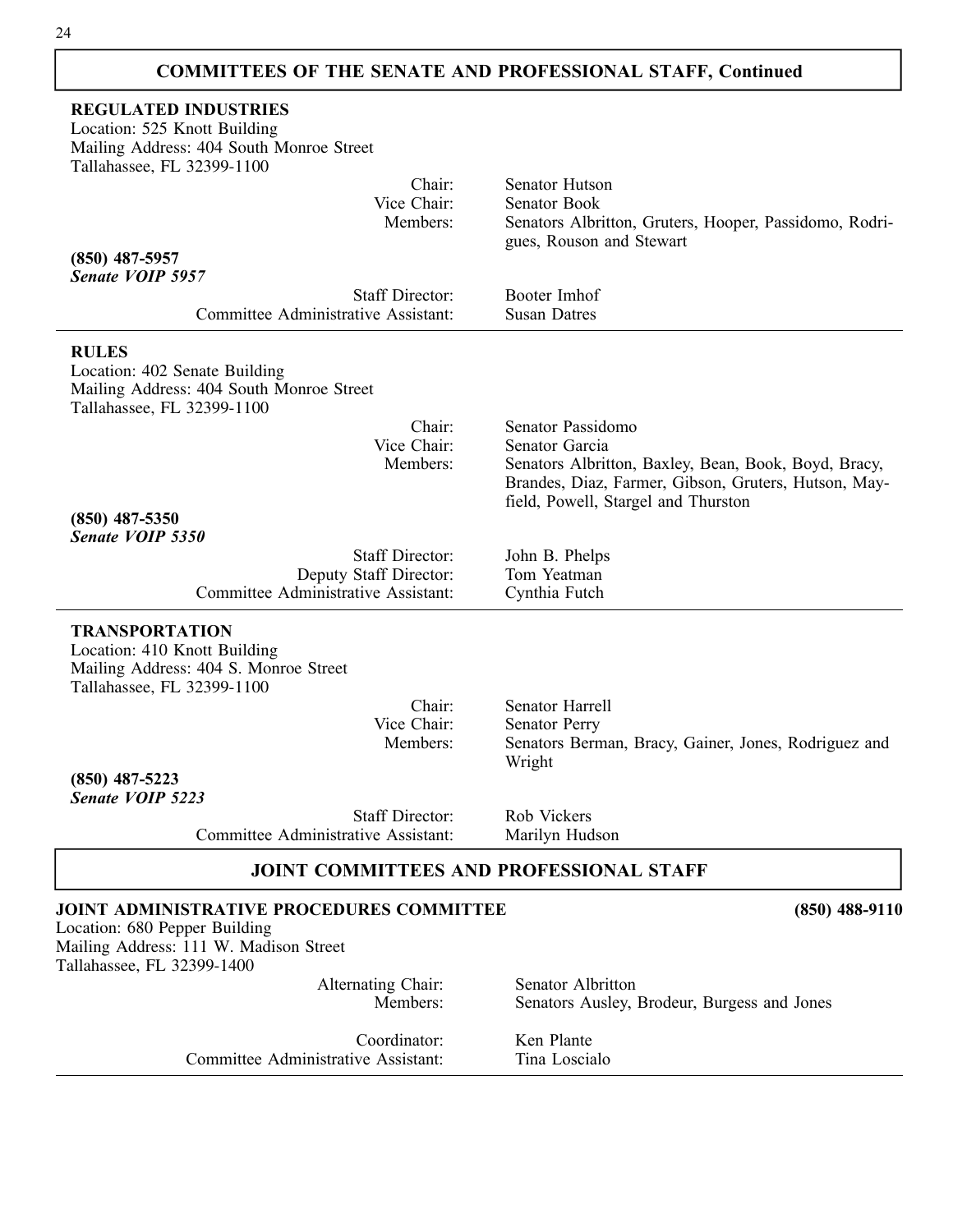| <b>JOINT COMMITTEES AND PROFESSIONAL STAFF, Continued</b>                                                                                                        |                                               |
|------------------------------------------------------------------------------------------------------------------------------------------------------------------|-----------------------------------------------|
| <b>JOINT COMMITTEE ON PUBLIC COUNSEL OVERSIGHT</b><br>Location: 525 Knott Building                                                                               | $(850)$ 487-5957                              |
| Mailing Address: 404 South Monroe Street                                                                                                                         |                                               |
| Tallahassee, FL 32399-1100                                                                                                                                       |                                               |
| Alternating Chair:                                                                                                                                               | Senator Powell                                |
| Members:                                                                                                                                                         | Senators Broxson, Hooper, Pizzo and Rodrigues |
| Coordinator:                                                                                                                                                     | Booter Imhof                                  |
| Committee Administrative Assistant:                                                                                                                              | <b>Susan Datres</b>                           |
| <b>JOINT LEGISLATIVE AUDITING COMMITTEE</b><br>Location: 876 Pepper Building<br>Mailing Address: 111 W. Madison Street<br>Tallahassee, FL 32399-1400             | $(850)$ 487-4110                              |
| Alternating Chair:                                                                                                                                               | <b>Senator Baxley</b>                         |
| Members:                                                                                                                                                         | Senators Boyd, Bradley, Cruz and Torres       |
| Coordinator:                                                                                                                                                     | Kathy DuBose                                  |
| Committee Administrative Assistant:                                                                                                                              | Connie Ennis                                  |
| <b>JOINT SELECT COMMITTEE ON COLLECTIVE BARGAINING</b><br>Location: 330 Knott Building<br>Mailing Address: 404 South Monroe Street<br>Tallahassee, FL 32399-1100 | $(850)$ 487-5177                              |
| Alternating Chair:                                                                                                                                               | Senator Rodrigues                             |
| Members:                                                                                                                                                         | Senators Bradley, Gruters, Stewart and Torres |
| <b>Staff Director:</b>                                                                                                                                           | Joe McVaney                                   |
| Committee Administrative Assistant:                                                                                                                              | Tamra Redig                                   |
| <b>OTHER LEGISLATIVE ENTITIES AND PROFESSIONAL STAFF</b>                                                                                                         |                                               |
| <b>JOINT LEGISLATIVE BUDGET COMMISSION</b>                                                                                                                       | $(850)$ 487-5140                              |

Location: 201 The Capitol Mailing Address: 404 South Monroe Street Tallahassee, FL 32399-1100

Alternating Chair: Senator Stargel<br>Members: Senators Bean,

Committee Administrative Assistant:

Senators Bean, Book, Gibson, Mayfield, Passidomo and Stewart

25

Coordinator: Tim Sadberry<br>
ive Assistant: Alicia Weiss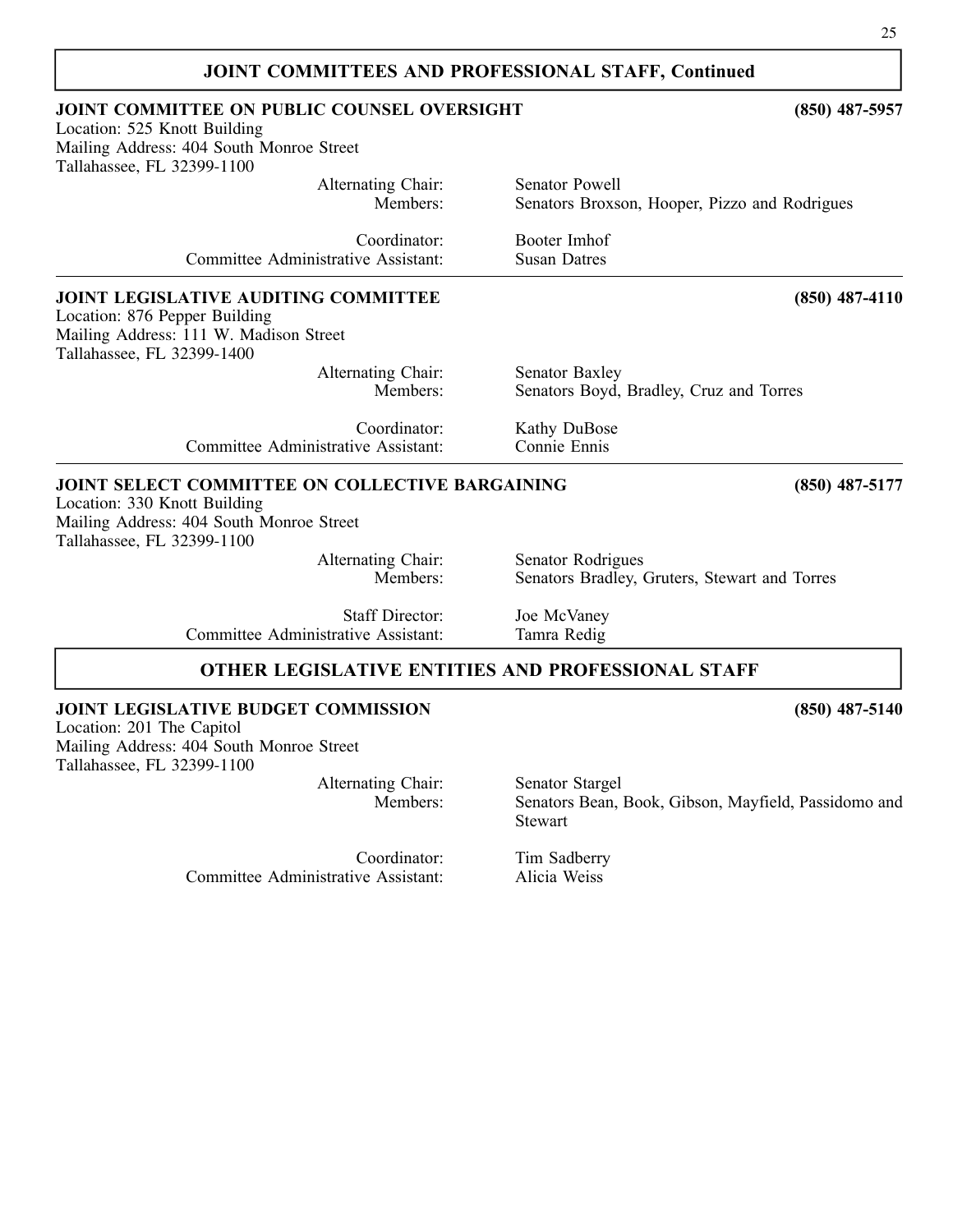### **LOCATION OF SENATE MEETING ROOMS**

110 Senate Building, Toni Jennings Committee Room, Entrance Level

- 221 Senate Building, 2nd Floor
- 227 Senate Building, 2nd Floor
- 229 Senate Building, 2nd Floor
- 231 Senate Building, 2nd Floor
- 301 Senate Building, 3rd Floor
- 37 Senate Building, Mallory Horne Committee Room, Lower Level
- 401 Senate Building, James E. "Jim" King, Jr. Committee Room, 4th Floor
- 417 Senate Building, Dorothy L. Hukill Conference Room, 4th Floor
- 117 Knott Building, 1st Floor
- 412 Knott Building, Pat Thomas Committee Room, 4th Floor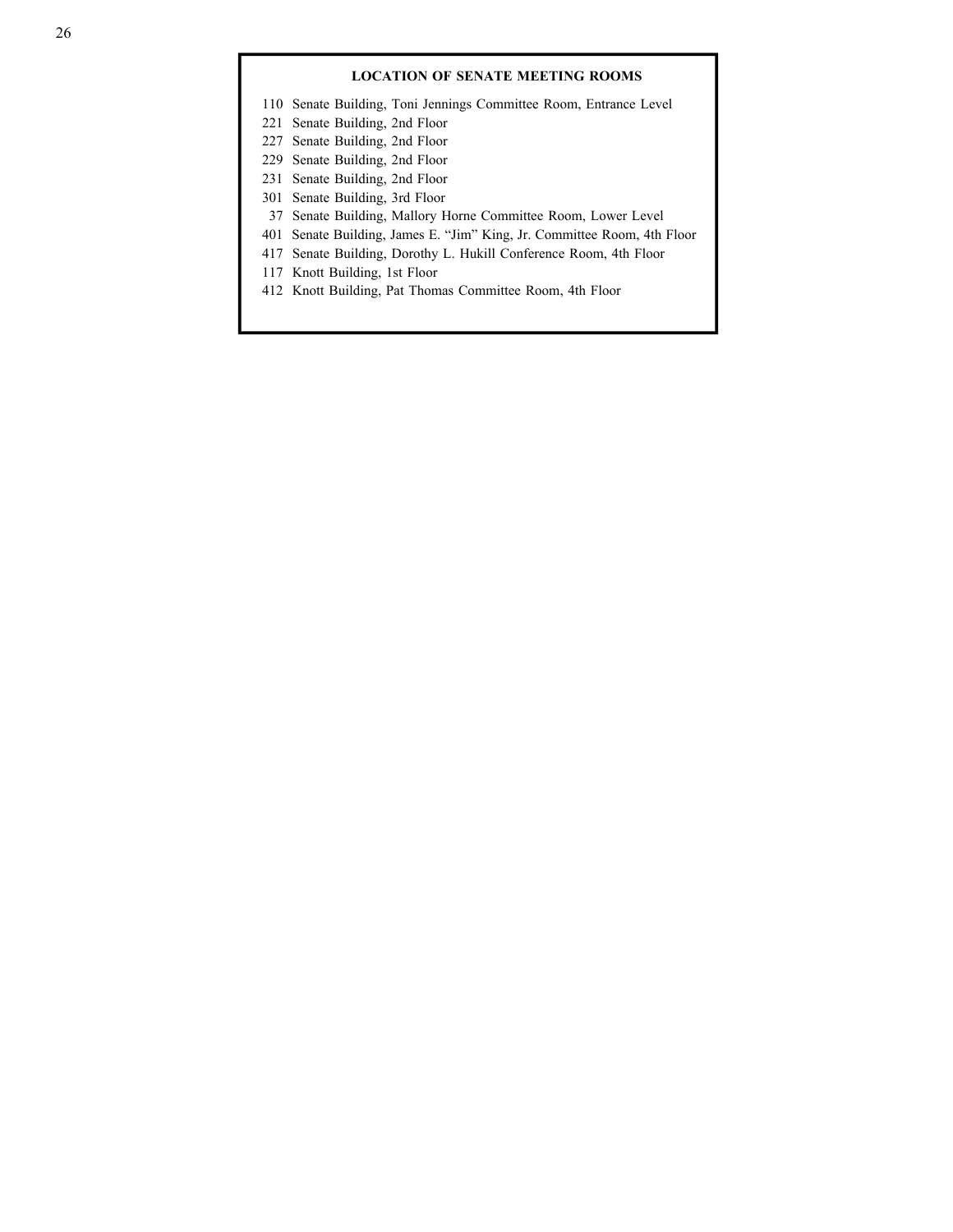### **HOUSE OF REPRESENTATIVES AND PROFESSIONAL STAFF**

| <b>Speaker</b>                                               |  |
|--------------------------------------------------------------|--|
| Speaker: Representative Chris Sprowls                        |  |
|                                                              |  |
|                                                              |  |
| <b>Speaker Pro Tempore</b>                                   |  |
| Speaker Pro Tempore: Representative Bryan Avila              |  |
|                                                              |  |
| <b>Majority (Republican) Office</b>                          |  |
| Majority (Republican) Leader: Representative Michael Grant   |  |
|                                                              |  |
|                                                              |  |
| <b>Minority (Democratic) Office</b>                          |  |
| Minority (Democratic) Leader: Representative Bobby B. DuBose |  |
|                                                              |  |
|                                                              |  |
| <b>Office of the Clerk</b>                                   |  |
| Chief Clerk: Jeff Takacs                                     |  |
|                                                              |  |
| <b>Sergeant at Arms</b>                                      |  |
| Sergeant at Arms: Russell Hosford                            |  |
|                                                              |  |
|                                                              |  |
| <b>House Administration</b>                                  |  |
| <b>Allison Deison</b>                                        |  |
|                                                              |  |
|                                                              |  |
| <b>House Bill Drafting Service</b>                           |  |
|                                                              |  |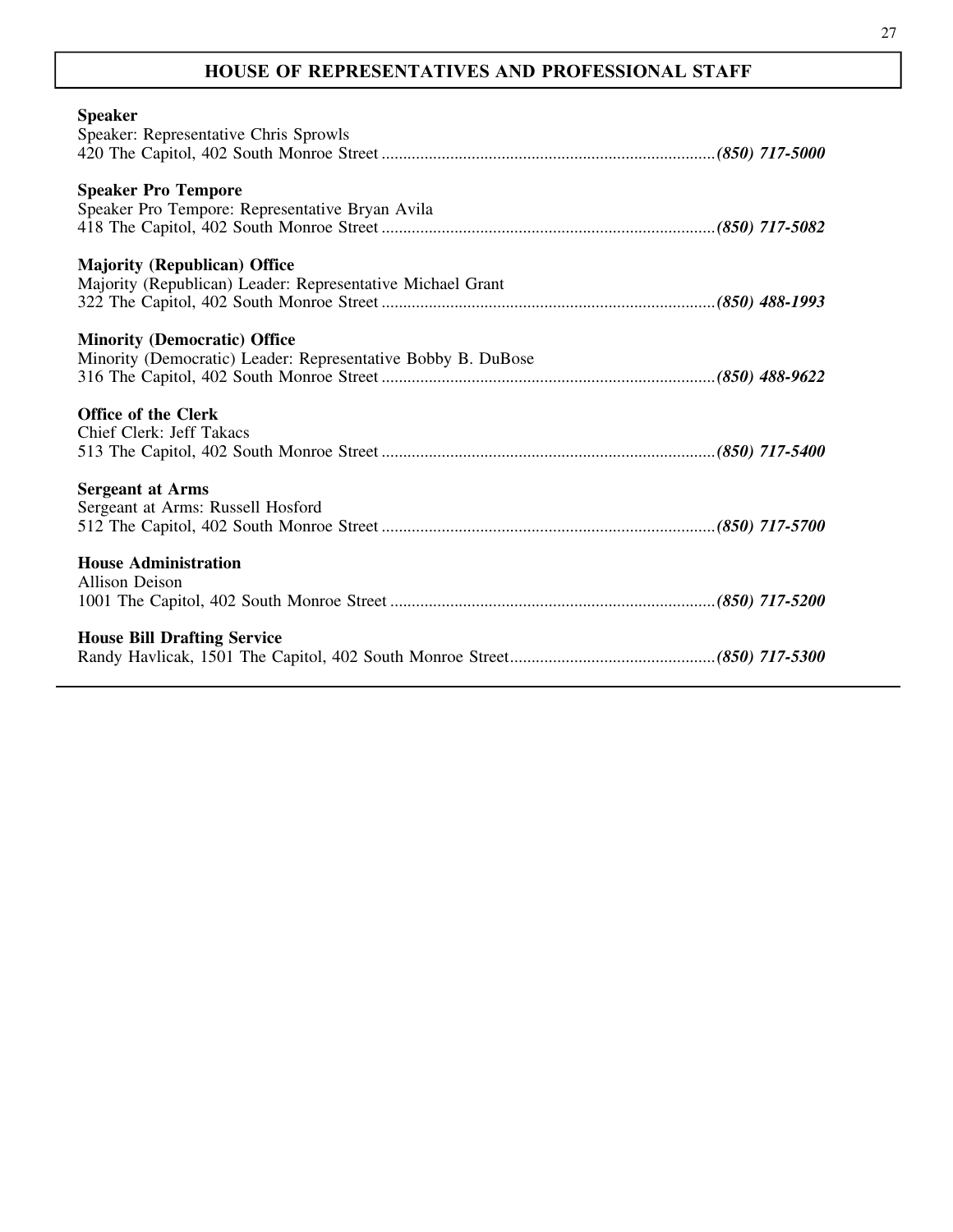### LEGISLATIVE SUPPORT SERVICES AND PROFESSIONAL STAFF

| Payroll:                                  |  |
|-------------------------------------------|--|
|                                           |  |
| Employment:                               |  |
|                                           |  |
|                                           |  |
|                                           |  |
| Law Revision and Information, Division of |  |
|                                           |  |
|                                           |  |
|                                           |  |
|                                           |  |
|                                           |  |
|                                           |  |
|                                           |  |
|                                           |  |
|                                           |  |
|                                           |  |